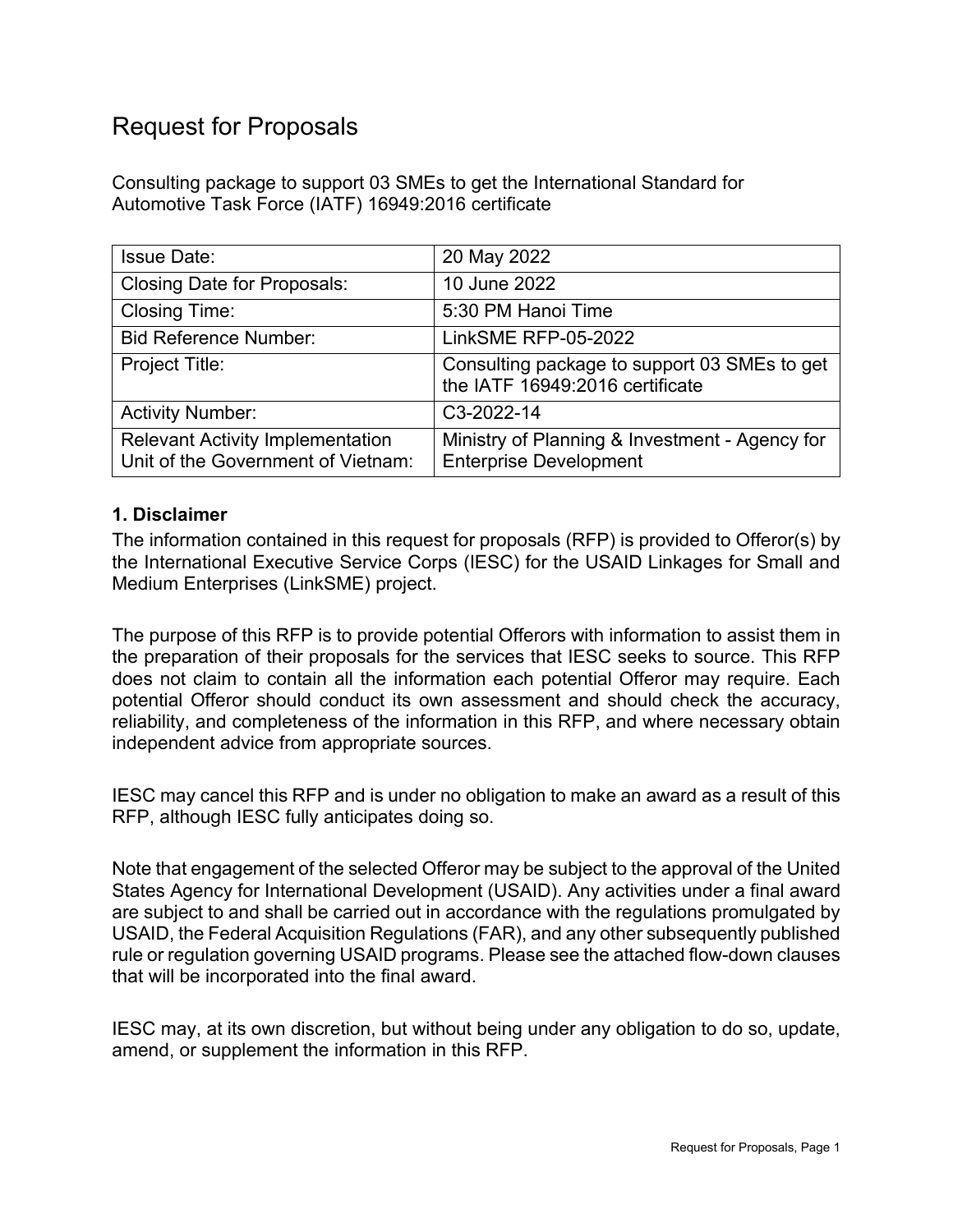Interested offerors are responsible for all costs associated with the preparation and submission of proposals and will not be reimbursed by IESC.

IESC, at its own discretion, may award a company to conduct only a part of the activities in the RFP.

#### **2. Background**

IESC is a U.S.-based nonprofit organization operating in Vietnam pursuant to an operating license issued by the People's Aid Coordinating Committee. It implements the USAID Linkages for Small and Medium Enterprises (USAID LinkSME) project under a contract with USAID. Click here for more information.

The USAID LinkSME project supports the Government of Vietnam (GVN) in its efforts to develop, adopt, and implement policy and regulatory reforms to provide a more favorable environment for small and medium enterprises (SMEs). It also works with business support organizations (BSOs) and the GVN to improve the performance of SMEs and integrate them into lead firm supply chains. The lead agency for the project's work with BSOs and SMEs is the Agency for Enterprise Development (AED) under the Ministry of Planning and Investment (MPI).

While working with SMEs, USAID LinkSME project has increasingly found that lead firms in the automotive supply chain are seeking SMEs that have IATF 16949:2016 certificate in place as their potential suppliers. IATF 16949:2016 is the International Standard for Automotive Quality Management Systems jointly developed by The International Automotive Task Force (IATF) members based on ISO 9001:2015. IATF 16949 certification emphasizes the development of a process-oriented quality management system that provides for continual improvement, defect prevention, and reduction of variation and waste in the supply chain. The goal is to meet customer requirements efficiently and effectively. The standard is applicable to any organization that manufactures components, assemblies, and parts for supply to the automotive industry. Implementing IATF 16949:2016 ensures that customers receive consistent and good quality products and services, which in turn may translate into business benefits.

The USAID LinkSME work plan calls on it to provide intensive technical assistance of a comprehensive consultancy service package to a group of SMEs in receiving IATF 16949:2016 certification. The service package will include but is not limited to site visits, assessments, training, supervision, and guidance to support SMEs in the effort to be certified in 2023. Specifically, the project intends to assist 03 SMEs in the metal, plastic, and electricity-electronics sectors (02 SMEs in the South and 01 SME in the North of Vietnam) who are active and committed members identified by 01 BSO to join this activity. The BSO will cooperate with the USAID LinkSME project and the selected consulting firm and follow up closely with each SME from the beginning of the activity until certification completion to ensure the effectiveness of the technical assistance.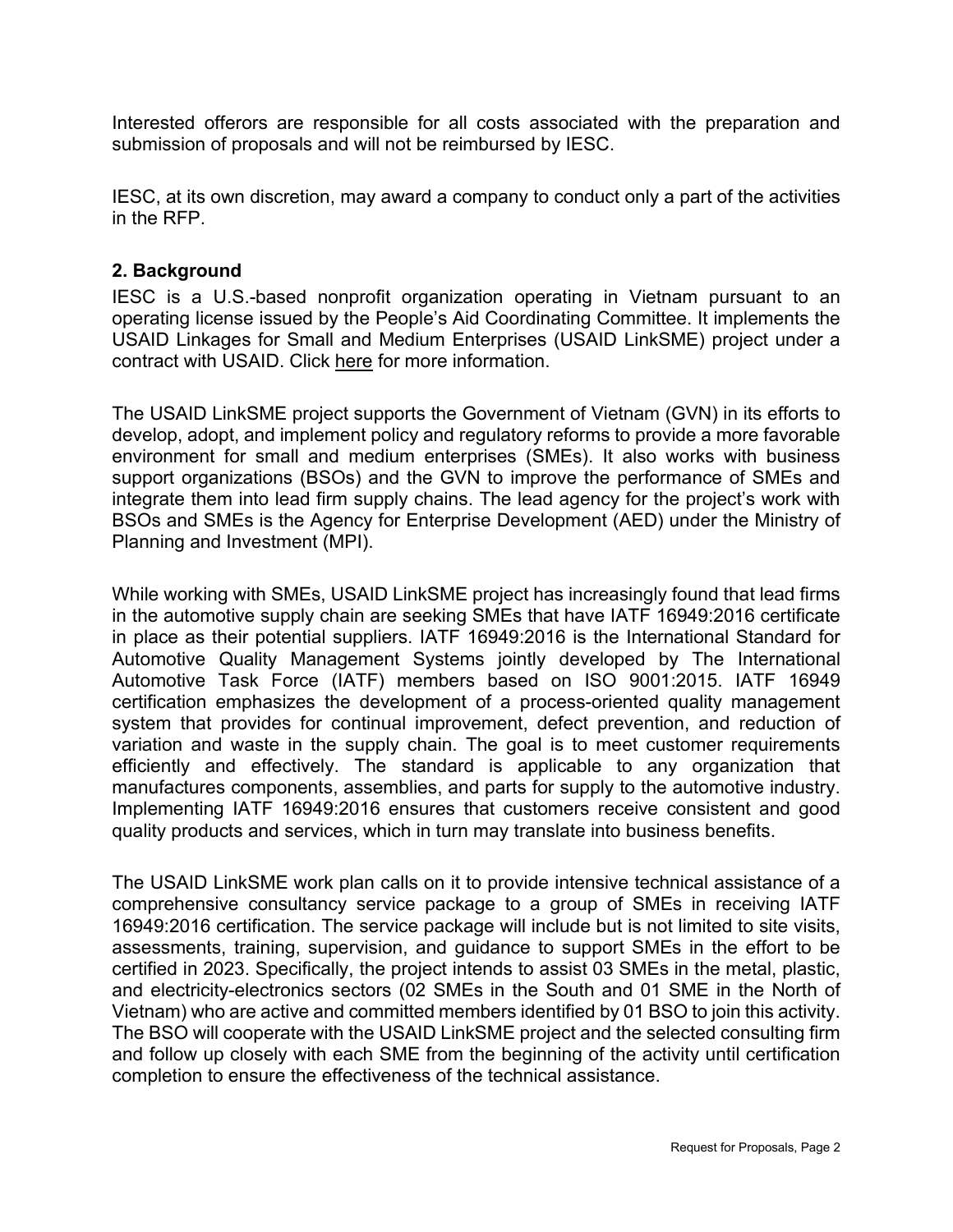# **3. Scope Statement**

IESC is seeking a qualified Vietnamese company or organization to provide a consulting package to support 03 SMEs to get the IATF 16949:2016 certificate.

All proposals must be valid for one hundred and twenty (120) days from the date of submission.

# **4. Subcontract Objectives**

The objective of this subcontract is to provide technical support to 03 SMEs, in collaboration with the BSO, in order to receive a IATF 16949:2016 certificate. The project expects this activity results in the following medium-term outcomes:

1. SMEs are certified according to IATF 16949:2016.

2. SMEs have increased their capabilities in manufacturing according to the standard, increase their tier level in supply chain in automotive industry, and have more opportunities to connect with lead firms.

# **5. Period of Performance**

The estimated period of performance of these tasks will be from June 2022 to August 2023 to complete the activities listed below in section 6.2.

# **6. Statement of Work**

# **6.1 Contract Oversight**

The selected Offeror will report to a Technical Assistance Manager within the Market Linkage team. The Technical Assistance Manager will review contract deliverables and invoices and give direction to the selected Offeror in the performance of their work. Additional contractual oversight and final approval of deliverables will be provided by the Market Linkage Team Leader.

# **6.2 Activities**

The selected Offeror is expected to undertake the following tasks in close cooperation **with each of the 03 SMEs** and USAID LinkSME:

| No. | <b>Activities</b>                                       | <b>Timeline</b> |
|-----|---------------------------------------------------------|-----------------|
|     | Gap assessment review and IATF 16949:2016 awareness     |                 |
|     | training:                                               | Sept 30, 2022   |
|     | • Evaluate quality management system documentation      |                 |
|     | and processes at SME's factory with relevant BSO's      |                 |
|     | representative engagement.                              |                 |
|     | • Determine list of documents to be drafted as per IATF |                 |
|     | 16949:2016 requirements.                                |                 |
|     | • Develop and provide a training course on IATF         |                 |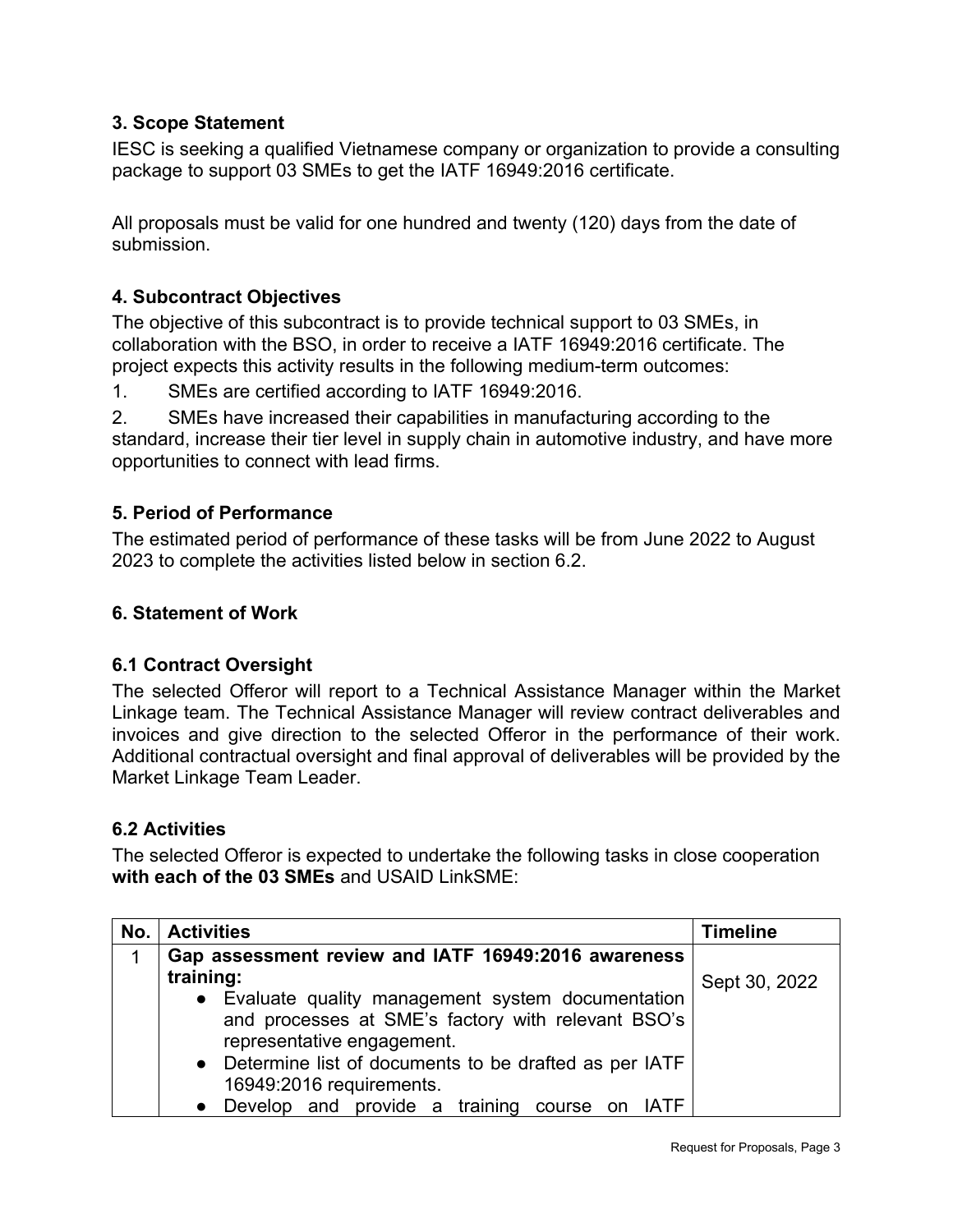|                | 16949:2016<br>overview<br>and<br>document<br>drafting<br>preparation to SME leaders and staff, and the BSO's<br>representatives. The training should be suitable for both<br>online and in-person adult learning. Training materials<br>should be developed in Vietnamese and will be the<br>property of USAID LinkSME.<br>Define the steps and timeline of IATF 16949:2016<br>implementation based on the evaluation.                                                                                                                                  |              |
|----------------|---------------------------------------------------------------------------------------------------------------------------------------------------------------------------------------------------------------------------------------------------------------------------------------------------------------------------------------------------------------------------------------------------------------------------------------------------------------------------------------------------------------------------------------------------------|--------------|
| $\overline{2}$ | 5 training sessions for 5 core tools of IATF 16949:2016:<br>Develop and provide 5 training sessions on the 5 core<br>tools (APQP, PPAP, SPC, FMEA, and MSA) to SME<br>leaders and staff, and the BSO's representatives. The<br>training sessions should be suitable for both online and<br>in-person adult learning.<br>Training materials should be developed in Vietnamese and will<br>be the property of USAID LinkSME.                                                                                                                              | Dec 31, 2022 |
| 3              | Documentation preparation according to IATF 16949:2016:<br>Develop guidelines for drafting relevant procedures.<br>Review documents prepared by the SMEs for relevant<br>$\bullet$<br>procedures, quality strategies, and provide advice on<br>modifying the documents as needed.<br>Provide guidance and support the adjustment of SMEs'<br>$\bullet$<br>quality management handbook.<br>Develop guidelines on documents application at the<br>factory.                                                                                                | Feb 28, 2023 |
| $\overline{4}$ | Training course for internal auditors:<br>Develop and provide training courses on internal<br>evaluation/assessment according to IATF 16949:2016 to<br>the internal auditors appointed by the SMEs and the<br>BSO's representative. The training should be suitable for<br>both online and in-person adult learning.<br>Training materials should be developed in Vietnamese<br>and will be the property of USAID LinkSME.<br>Provide support to SMEs for internal audit assessment<br>including methodology, evaluation skills, and lesson<br>learned. | Apr 30, 2023 |
| 5              | <b>Experience sharing workshop:</b>                                                                                                                                                                                                                                                                                                                                                                                                                                                                                                                     | May 15, 2023 |
|                | Conduct the workshop to interested SMEs in USAID<br>LinkSME network to introduce IATF 16949:2016,<br>present the master plan to get certified, and share<br>challenges during implementation and lessons learned<br>from 3 SMEs who received project support. The<br>workshop can be organized online or on site or<br>combined.                                                                                                                                                                                                                        |              |
| 6              | Trial assessment for certification:<br>Crosscheck the application of documents is in place.                                                                                                                                                                                                                                                                                                                                                                                                                                                             | May 31, 2023 |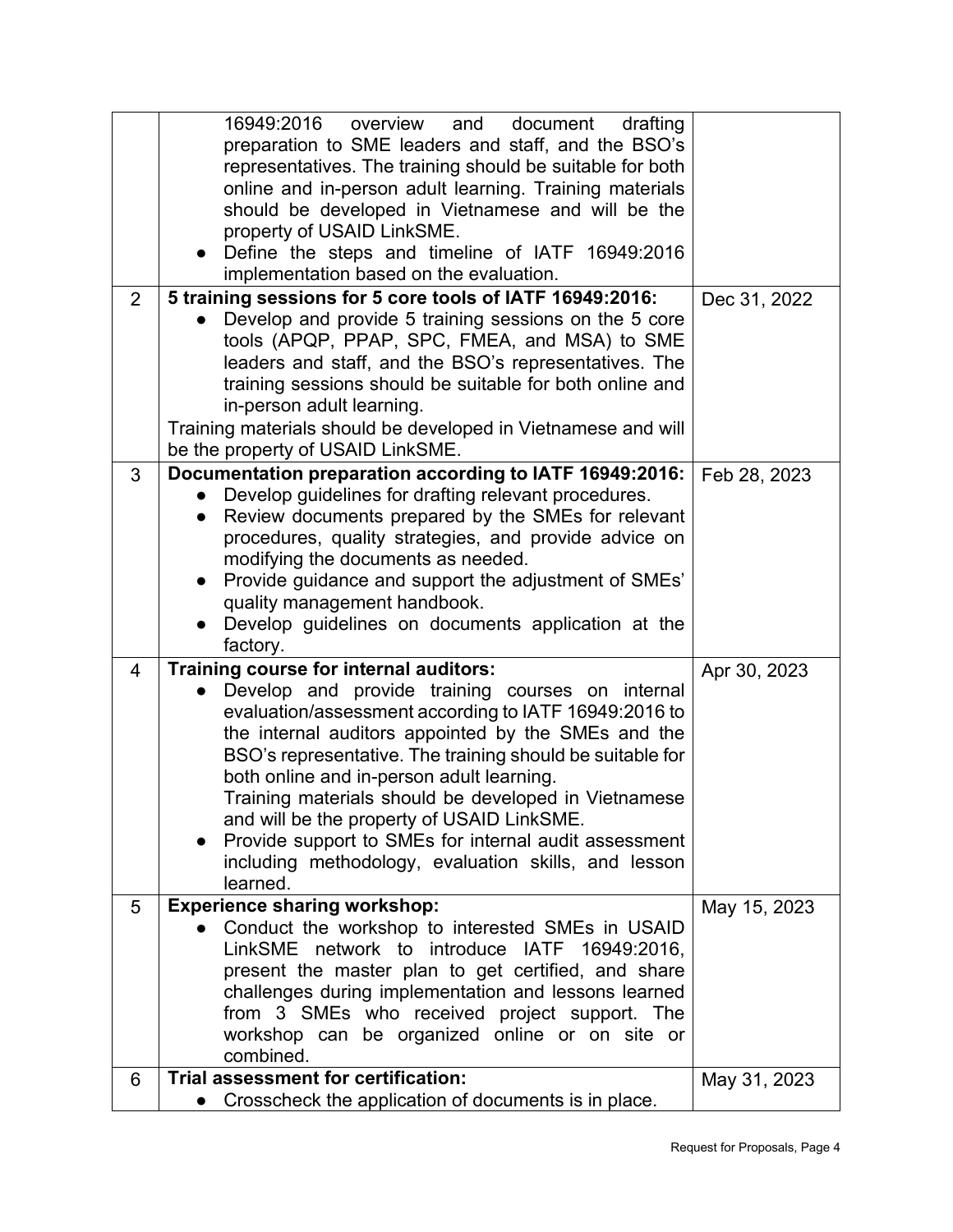| • Conduct trial assessment according to the standard.<br>• Review the trial assessment result with the SME and the<br>BSO's representative, provide observations and<br>corrective actions to be carried out.                                                                                                                                                                                     |              |
|---------------------------------------------------------------------------------------------------------------------------------------------------------------------------------------------------------------------------------------------------------------------------------------------------------------------------------------------------------------------------------------------------|--------------|
| Consultancy support during and post actual independent  <br>certification:<br>• Support provided during certification process.<br>• Review the real assessment result issued by an<br>authorized third party with the SME and the BSO's<br>representative, provide guidelines on the observations<br>and corrective actions (as needed) to be carried out to<br>get the certificate successfully. | Jul 31, 2023 |

# **7. Subcontract Type and Deliverables**

The arrangement governing the contemplated work and payment therefore will be a **fixed-priced, deliverables-based** contract. The list of deliverables for use in preparing proposals can be found below; costs per each deliverable in the table below shall be proposed by the Offeror. Payment will be made based on the achievement of each milestone.

The due dates mentioned in the below table are indicative for the time schedule only, and do not indicate the level of effort the Offeror, which has to be provided within these timeframes while also considering the time required by external parties or stakeholders or USAID LinkSME for reviewing, reacting, approving or other relevant activities.

| No.            | <b>Deliverables</b>                                                                                                                                                                                                                                                                                                                                                                                                                                                                                                                                                                                                                                                                                                            | <b>Due Date</b> |
|----------------|--------------------------------------------------------------------------------------------------------------------------------------------------------------------------------------------------------------------------------------------------------------------------------------------------------------------------------------------------------------------------------------------------------------------------------------------------------------------------------------------------------------------------------------------------------------------------------------------------------------------------------------------------------------------------------------------------------------------------------|-----------------|
| 1              | Gap assessment review report covering the main points in<br>activity No. 1 of Section 6.2 above:<br>• A technical report of the assessment visit carried out at<br>each SME with the proposed actions to be carried out<br>and list of documents to be prepared.<br>• A comprehensive set of IATF 16949:2016 awareness<br>training materials in Vietnamese.<br>• A training completion report according to the USAID<br>LinkSME template, specifying:<br>Details on participants, including gender<br>$\circ$<br>Proceedings of the training<br>$\circ$<br>Overall evaluation of the training and lessons<br>$\circ$<br>learned<br>• A master plan on IATF 16949:2016 implementation with<br>detailed activities and timeline. | Sept 30, 2022   |
| $\overline{2}$ | Relevant to Activity No. 2 of Section 6.2 above:<br>• A set of training material for each of 5 core tools to be<br>provided in Vietnamese.                                                                                                                                                                                                                                                                                                                                                                                                                                                                                                                                                                                     | Dec 31, 2022    |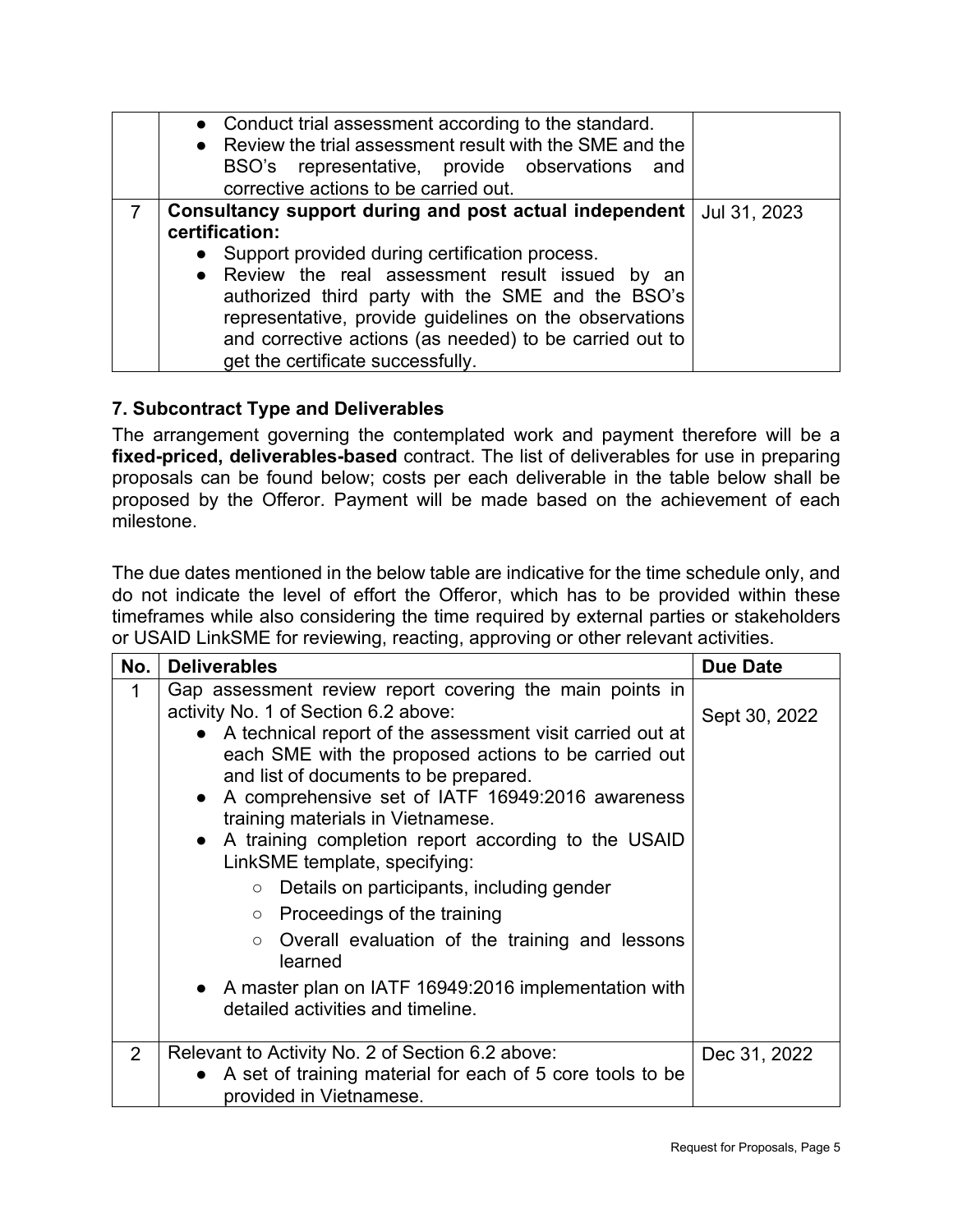|   | A training completion report for each of the 5 core tools                                                |              |
|---|----------------------------------------------------------------------------------------------------------|--------------|
|   | sessions for each SME according to the USAID LinkSME                                                     |              |
|   | template, specifying:                                                                                    |              |
|   | Details on participants, including gender<br>$\circ$                                                     |              |
|   | Proceedings of the training<br>$\bigcirc$                                                                |              |
|   | Skills assessment results<br>$\circ$                                                                     |              |
|   | Overall evaluation of the training and lessons<br>O                                                      |              |
|   | learned                                                                                                  |              |
| 3 | Relevant to activity No. 3 of Section 6.2 above:                                                         | Feb 28, 2023 |
|   | A technical report summarizing consultants' involvement                                                  |              |
|   | in document preparation and application at each SME,                                                     |              |
|   | specifying:                                                                                              |              |
|   | o Details on relevant guidelines on<br>specific                                                          |              |
|   | documents                                                                                                |              |
|   | Overall evaluation on readiness of documentation<br>$\circ$                                              |              |
|   | and next actions for periodic follow up.                                                                 |              |
| 4 | Relevant to activity No. 4 of Section 6.2 above:                                                         | Apr 30, 2023 |
|   | A set of training material for internal auditors to be                                                   |              |
|   | provided in Vietnamese.                                                                                  |              |
|   | A training completion report on internal auditor training                                                |              |
|   | for each SME according to the USAID LinkSME                                                              |              |
|   | template, specifying:                                                                                    |              |
|   | Details on participants, including gender<br>$\circ$                                                     |              |
|   | Proceedings of the training<br>О<br>Skills assessment results                                            |              |
|   | $\circ$<br>Overall evaluation of the training and lessons<br>O                                           |              |
|   | learned                                                                                                  |              |
| 5 | Relevant to activity No. 5 of Section 6.2 above:                                                         | May 15, 2023 |
|   |                                                                                                          |              |
|   | A workshop conducted online or onsite to SMEs<br>$\bullet$<br>audience in USAID LinkSME network<br>share |              |
|   | to<br>experience during implementation of 3 SMEs receiving                                               |              |
|   | the support.                                                                                             |              |
|   | An event report to record following details:                                                             |              |
|   |                                                                                                          |              |
|   | Details on participants, including gender<br>$\bigcirc$                                                  |              |
|   | Proceedings of the workshop<br>O                                                                         |              |
|   | Key sharing experiences from consultants &<br>O                                                          |              |
|   | <b>SMEs</b>                                                                                              |              |
|   | Overall evaluation of the workshop content and<br>$\circ$                                                |              |
|   | lessons learned                                                                                          |              |
| 6 | Relevant to activity No. 6 of Section 6.2 above:                                                         | May 31, 2023 |
|   | A technical report on the trial assessment conducted at                                                  |              |
|   | each SME, specifying:                                                                                    |              |
|   | Details on assessment areas with observations<br>$\circ$                                                 |              |
|   | Overall evaluation and corrective actions to be<br>O                                                     |              |
|   | carried out with suggested timeline                                                                      |              |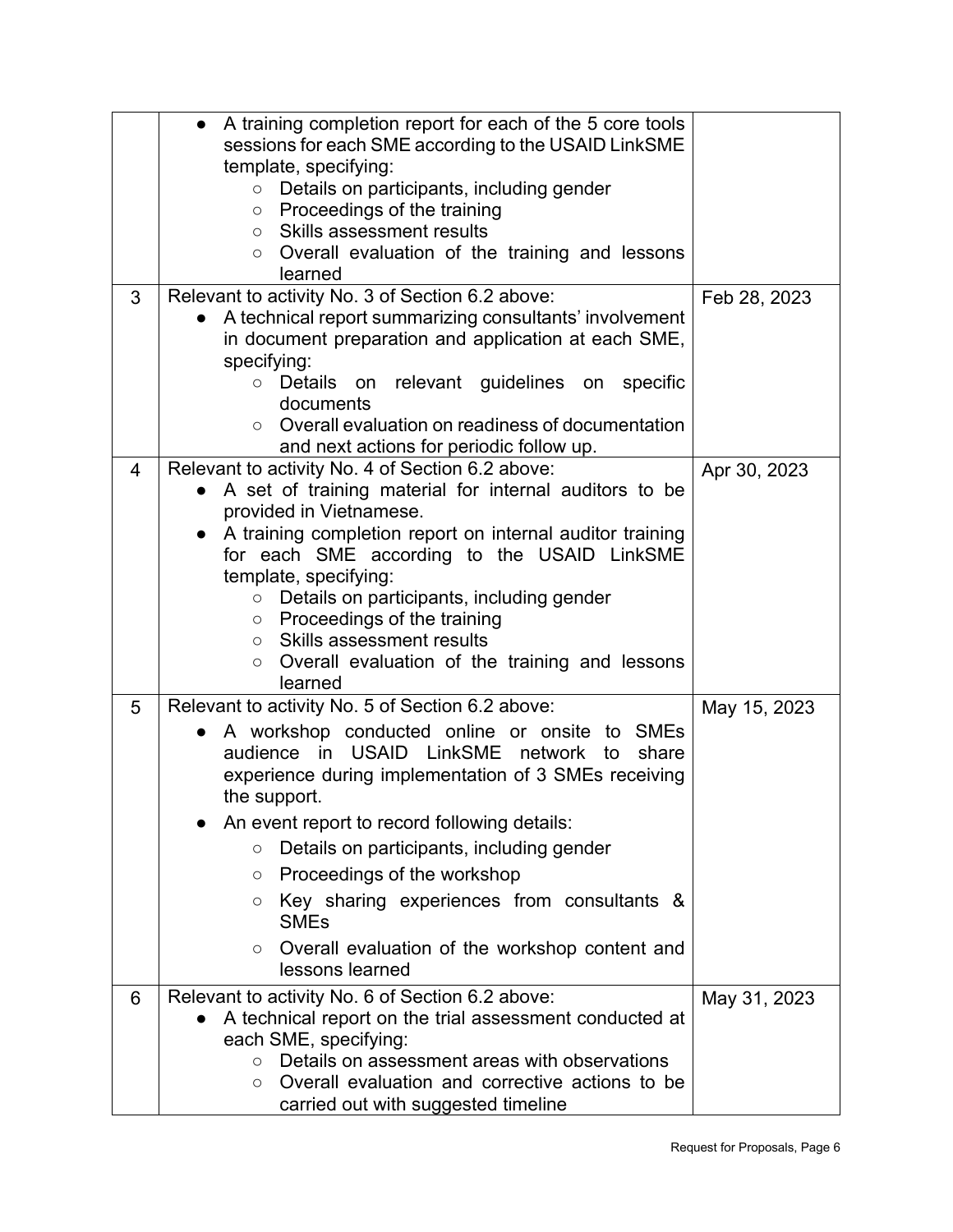|   | Relevant to activity No. 7 of Section 6.2 above:               | Jul 31, 2023 |
|---|----------------------------------------------------------------|--------------|
|   | • A technical report on support given to each SME during       |              |
|   | and post real assessment conducted at SME, specifying          |              |
|   | activities carried out and guidelines provided to SME as       |              |
|   | corrective actions to pass the evaluation successfully.        |              |
| 8 | Final evaluation and consultancy completion report, including: | Aug 31, 2023 |
|   | • Consolidation and analysis as per evaluations and            |              |
|   | lessons learned in deliverables 1, 2, 3, 4, 5, 6 and 7.        |              |
|   | • Summary of all activities, including overview of             |              |
|   | participants and overview of results.                          |              |

# **8. Instructions to Potential Offerers**

#### **8.1 Submission**

- 1. Offers received after the closing date may not be considered.
- 2. Cost proposal must be in VND (with possible reference to US Dollars).
- 3. Technical and cost proposals must be submitted as two separate documents. Cost information must not be included in the technical proposal.

Offerors would submit their proposals in either English or Vietnamese by the closing date and time, as listed on page one, to the following: **procurement@linksme.org**

### **8.2 Clarifications and Amendments**

Potential Offerors may request clarifications in English or Vietnamese via email to **procurement@linksme.org**. These must be submitted no later than **5:30 PM Hanoi time, on the date specified below**. IESC will post answers to the questions and requests for clarification asked by all Offerors and received by the deadline on the IESC website with the RFP before the close of business on the date specified below. IESC may not answer questions before the proposal submission deadline outside of the allotted response period for clarifications. No questions will be answered over the phone or in person.

#### **8.3 Chronological List of Proposed Events**

The following calendar summarizes important dates in the solicitation process. Offerors must strictly follow these deadlines:

| RFP published                                | 20 May 2022      |
|----------------------------------------------|------------------|
| Deadline for written questions               | 24 May 2022      |
| Answers provided to questions/clarifications | 27 May 2022      |
| Proposal due date                            | 10 June 2022     |
| Contract award (estimated)                   | End of June 2022 |

# **9. Cover Page and Markings**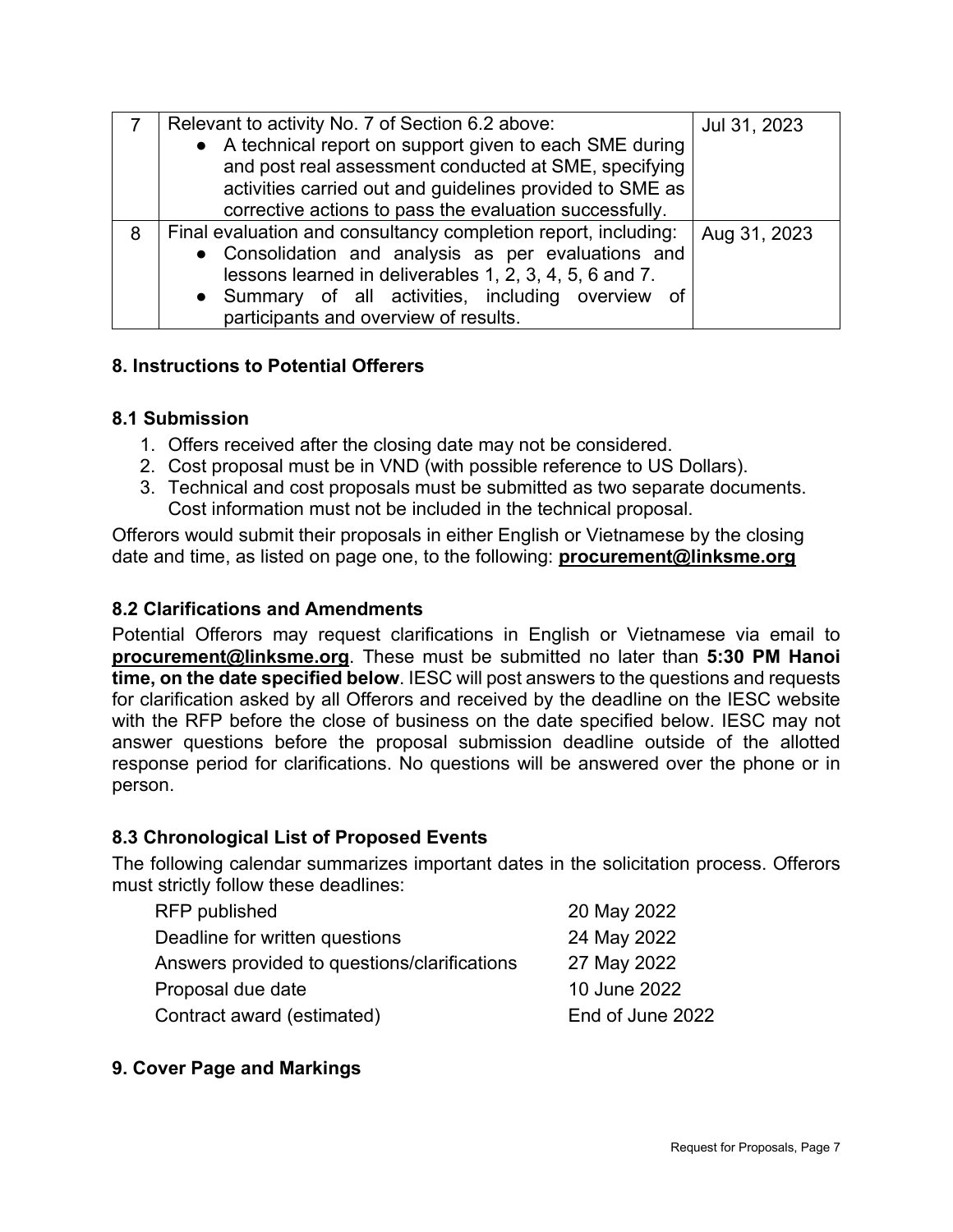In addition to the required proposal documents listed in sections 12, 13, and 17 below, please include a cover page with your submission for the technical and the cost proposals (separate cover pages). The cover page should be on company letterhead and should contain the following information:

- 1) Project or Title (from the front page of this RFP document)
- 2) Bid Reference Number (from the front page of this RFP document)
- 3) Company Name
- 4) Company Address
- 5) Name of Company's authorized representative
- 6) Contact person if different that Company's representative
- 7) Telephone #, Cellular/Mobile Phone #, Email address
- 8) Duration of Validity of proposal
- 9) Total Proposed Price *(cover page of cost proposal only)*
- 10) Signature, date, and time

#### **10. Eligibility Requirements**

Each Offeror will be required to present a business registration and must have proven experience in conducting the tasks required.

The offeror could be a private company, non-profit organization, or private civil society organization.

Firms operated as commercial companies or other organizations or enterprises (including nonprofit organizations) in which foreign governments or their agents or agencies have a controlling interest are not eligible as suppliers of commodities and services. No governmental, quasi-governmental, or parastatal organizations are eligible to bid on this RFP or to be awarded a contract under this RFP.

Joint proposals are acceptable provided that the technical and cost proposals clearly identify the sub-contractor(s). Award may be contingent upon USAID's final approval.

#### **11. Basis for Award**

IESC anticipates that award will be based on best-value principles. Accordingly, the award will be made to the technically acceptable Offeror(s) whose proposal(s) provides the greatest overall value to IESC and the USAID LinkSME project, price and other factors considered, and whose proposal(s) conforms to all solicitation requirements.

To help determine the best value, proposals will be evaluated on the criteria below. The number of points assigned, totaling 100 points, indicates the relative importance of each individual criterion. Offerors should note that these criteria serve to: (a) identify the significant factors which Offerors should address in their proposals, and (b) set the standard against which all proposals will be evaluated.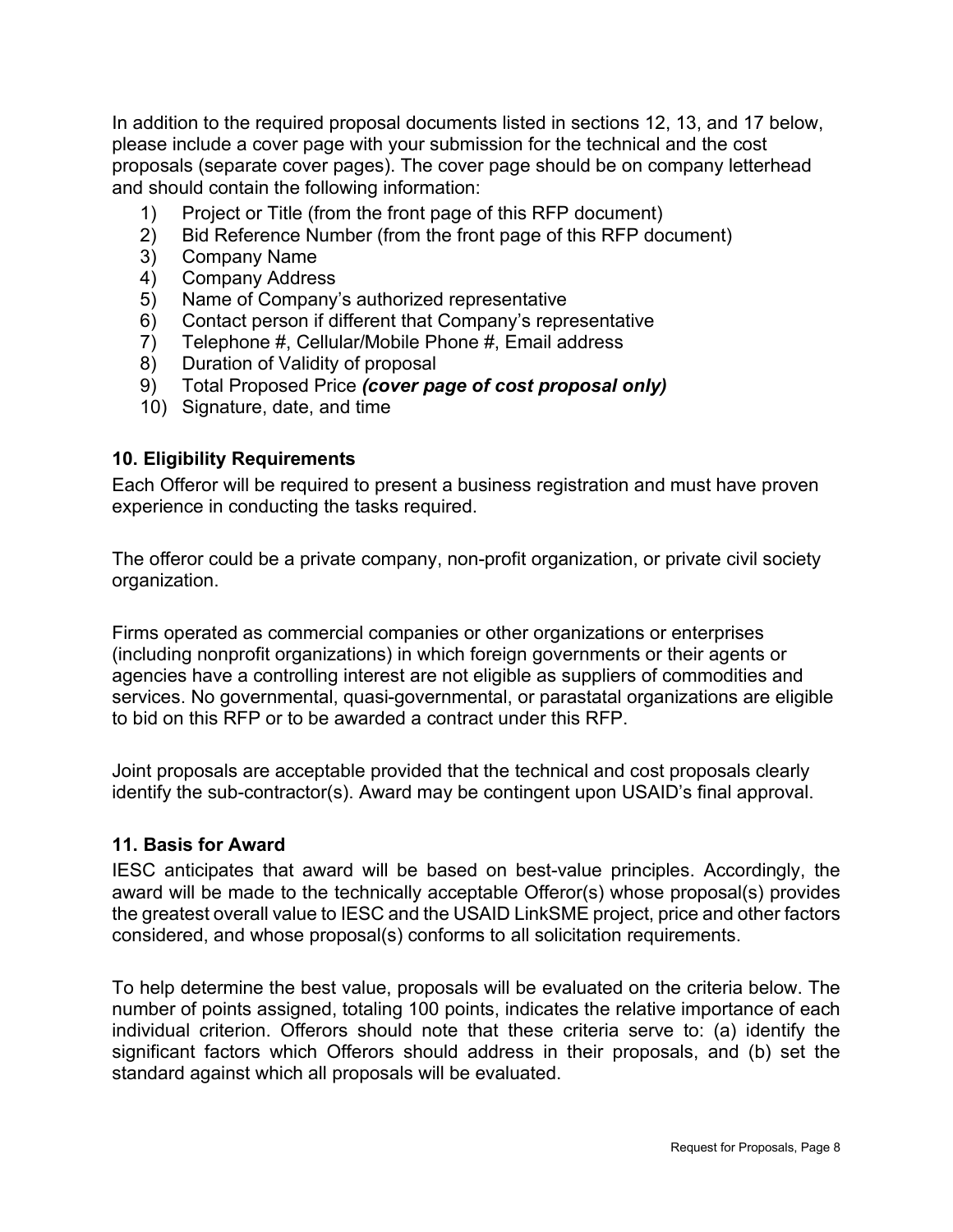# **12. Technical Proposal Evaluation**

Please read carefully, the following are instructions for preparing proposals. Proposals must be organized into sections corresponding to the sections presented in **12.1 Technical Evaluation Criteria** and numbered accordingly. Please stay within the page limits given below.

Only include the requested information and avoid submitting extra content. Any pages exceeding the page limitation for each section of the proposal may not be evaluated.

Proposals shall be written in English or Vietnamese with each page numbered consecutively. Cover pages, dividers, and tables of contents are not subject to the page limit.

#### **12.1. Technical Evaluation Criteria**

Proposals will be evaluated according to the following criteria. Points will also reflect the overall presentation of the proposal, which should be clear, complete, well organized, and well written. Most importantly, proposals should address all the requirements listed in this RFP.

#### **[1] Technical and management approach: 5-page limit; possible points: 50**

Proposals will be scored on the demonstration of the technical expertise and capabilities to conduct activities and deliver the deliverables as outlined in **Section 6.2 Activities and Section 7. Subcontract Type and Deliverables**, and will be reviewed based on:

- The methodology for designing and undertaking the implementation of IATF 16949:2016 (including materials development and training delivery) in Deliverables 1, 2 and 3.
- A draft master plan on certification activities for the SMEs, as described as Deliverable 1.

#### **[2] Offeror's past performance and references: 2 pg. limit (not including samples of previous work, which may be attachments); possible points 20**

The proposal must provide a detailed account of the Offeror's record in implementing similar activities to those outlined in the tasks and activities, such as proven experience in auditing quality management system according to IATF 16949:2016 and in providing consulting packages to SMEs/organizations to achieve the certificate successfully. This should include sufficient information to demonstrate the Offeror's performance for the above tasks and activities and include how the overall approach, including problemsolving, is based on extensive prior experience in conducting surveys and drafting policy assessment and recommendations reports.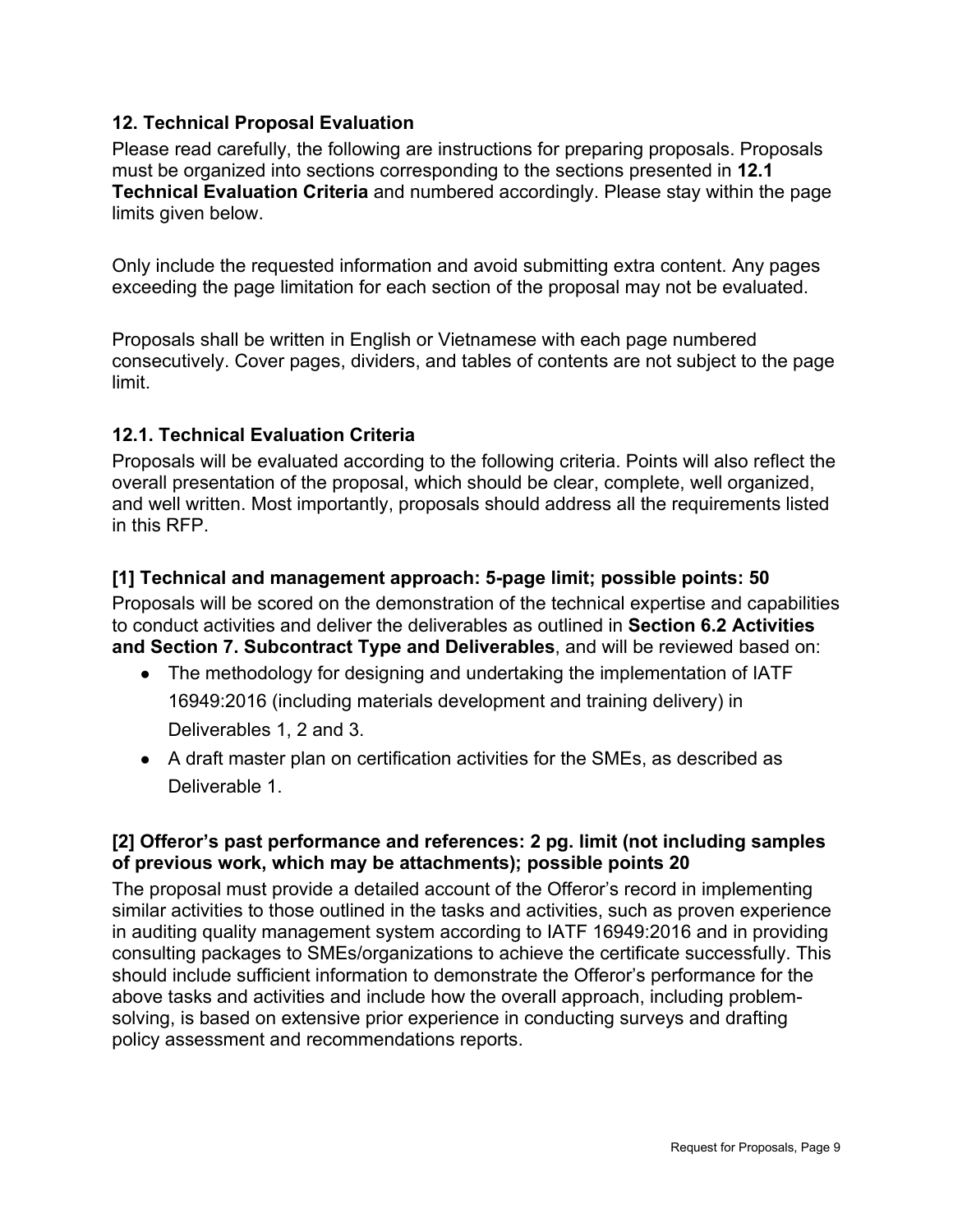Offerors should also provide a minimum of three (3) references for past and present clients for which the Offeror has completed a similar task. References must include contact information.

#### **[3] Offeror's Personnel Experience and Capacities: 2 pg. limit (not including resumes or CVs, which are attachments); possible points 30**

The technical proposal must include a description (biographical sketch acceptable) of at least two, but not more than five, personnel who would directly work on this study. Resumes or CVs must be submitted as attachments for individuals submitted in this section and do not count within the page limitations of this section.

This section will be marked on the extent to which the Offeror's or its personnel have experience in the design and implementation of relevant regulatory reviews.

#### **13. Cost Proposal Evaluation**

The Offeror shall submit a separate cost proposal that includes the project cost of performing the activities as described above. These costs should be broken down to show the separate cost of each deliverable and **the total cost for all activities and deliverables**. The total cost of the activities must be included in a summary sheet. As noted above, IESC will pay a fixed price per approved completion of each deliverable listed in Section 7. Subcontract Type and Deliverables.

All proposed costs must be in accordance with the U.S. Government Cost Principles under FAR Part 31.

The cost proposal must include:

- 1. A spreadsheet that lists each deliverable per **Section 7. Subcontract Type and Deliverables** and the proposed payment price for each deliverable.
- 2. The offeror must provide either a detailed budget showing major line items such as Salaries, allowances, travel costs, other direct costs, or Activity budgets. The budget must show unit prices, quantities, and total price.
- 3. The cost proposal shall also include a budget narrative that explains the basis for the estimation of cost elements or line items. Supporting information must be provided in sufficient detail and include unit cost information to allow for a complete analysis of each cost element or item. IESC shall request additional cost information if the Evaluation Committee has concerns about the reasonableness, necessity, and realism of an offeror's proposed cost.
- 4. If it is an offeror's regular practice to budget an indirect rate for overhead costs, the offeror must explain the rate and the rate's base of application in the budget narrative. IESC reserves the right to request additional information to substantiate an offeror's indirect rate.

# **14. Source of Funding, Authorized Geographic Code, and Source of Origin**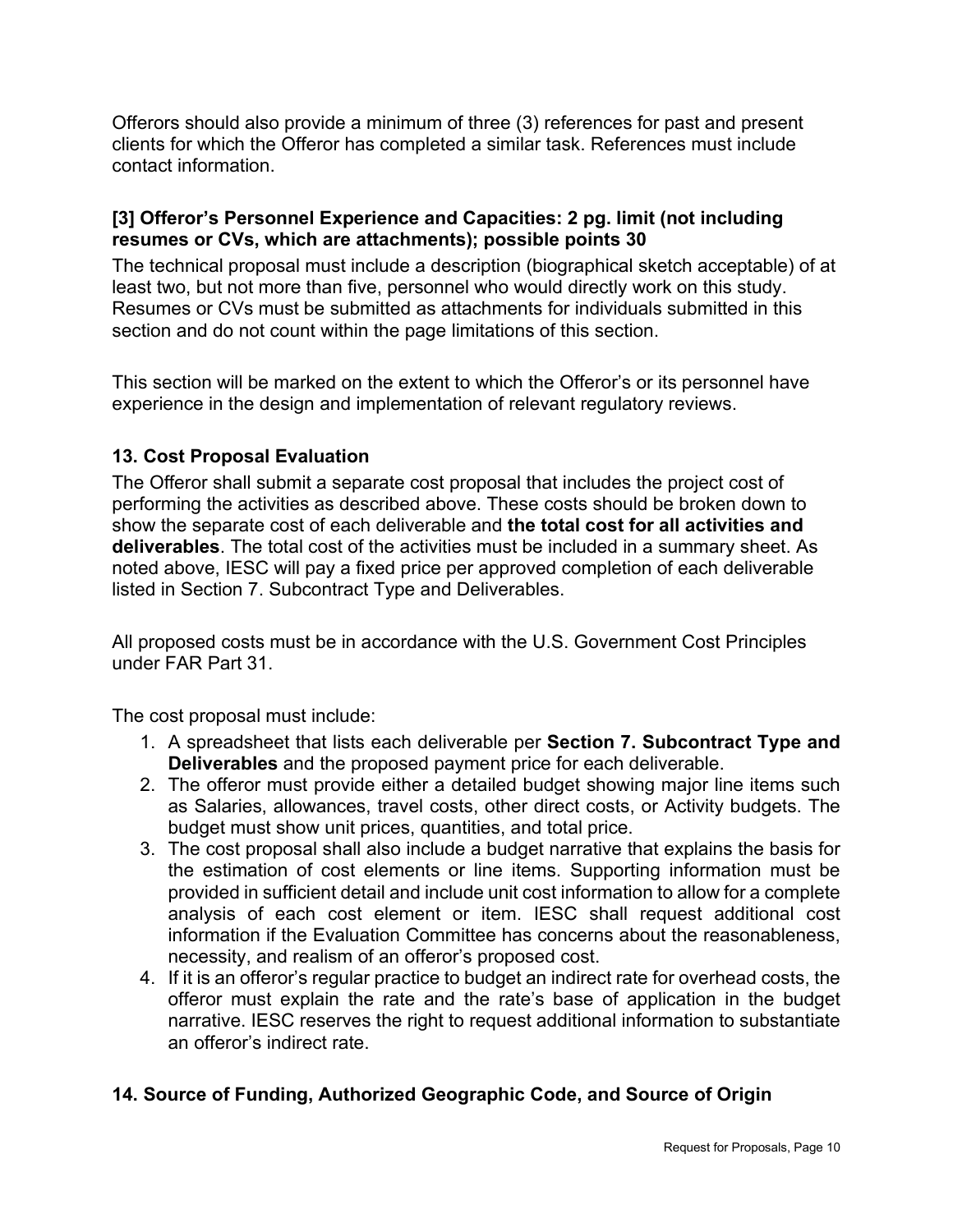Any subcontract resulting from this RFP will be financed with USAID funding and will be subject to U.S. Government and USAID regulations.

All goods and services offered in response to this RFP or supplied under any resulting award must meet USAID Geographic Code 937 in accordance with the United States Code of Federal Regulations (CFR), 22 CFR §228, available at: **http://www.gpo.gov/fdsys/pkg/CFR- 2012-title22-vol1/pdf/CFR-2012-title22-vol1 part228.pdf**.

The cooperating country for this RFP is the Socialist Republic of Vietnam.

Offerors must not offer or supply any products, commodities, or related services that are manufactured or assembled in, shipped from, transported through, or otherwise involving any of the following countries: Cuba, Iran, North Korea, (North) Sudan, Syria. Related services include incidental services pertaining to any/all aspects of this work to be performed under a resulting contract (including transportation, fuel, lodging, meals, and communications expenses). Offerors also must not offer or supply telecommunications equipment or services prohibited by Section 889 of the U.S. Government's National Defense Authorization Act (NDAA). The list of prohibited companies as defined by the U.S. Government under Section 889 is as follows:

- Huawei Technologies Company
- ZTE Corporation
- Hytera Communications Corporation
- Hangzhou Hikvision Digital Technology Company
- Dahua Technology Company
- And associated subsidiaries or affiliates

#### **15. Deviations**

IESC reserves the right to waive any deviations by offerors from the requirements of this solicitation that in IESC's opinion are considered not to be material defects requiring rejection or disqualification; or where such a waiver will promote increased competition.

#### **16. Discrepancies**

Please read the instructions carefully before submitting your proposal. Any discrepancy in following the instructions or award provisions may disqualify your proposal without recourse or an appeal for reconsideration at any stage.

#### **17. Conflict of Interest Declaration**

The appropriate authority for the Offeror shall fill-in, sign, and submit the Conflict of Interest Declaration found in Attachment A. Please submit this Declaration with your proposal submission.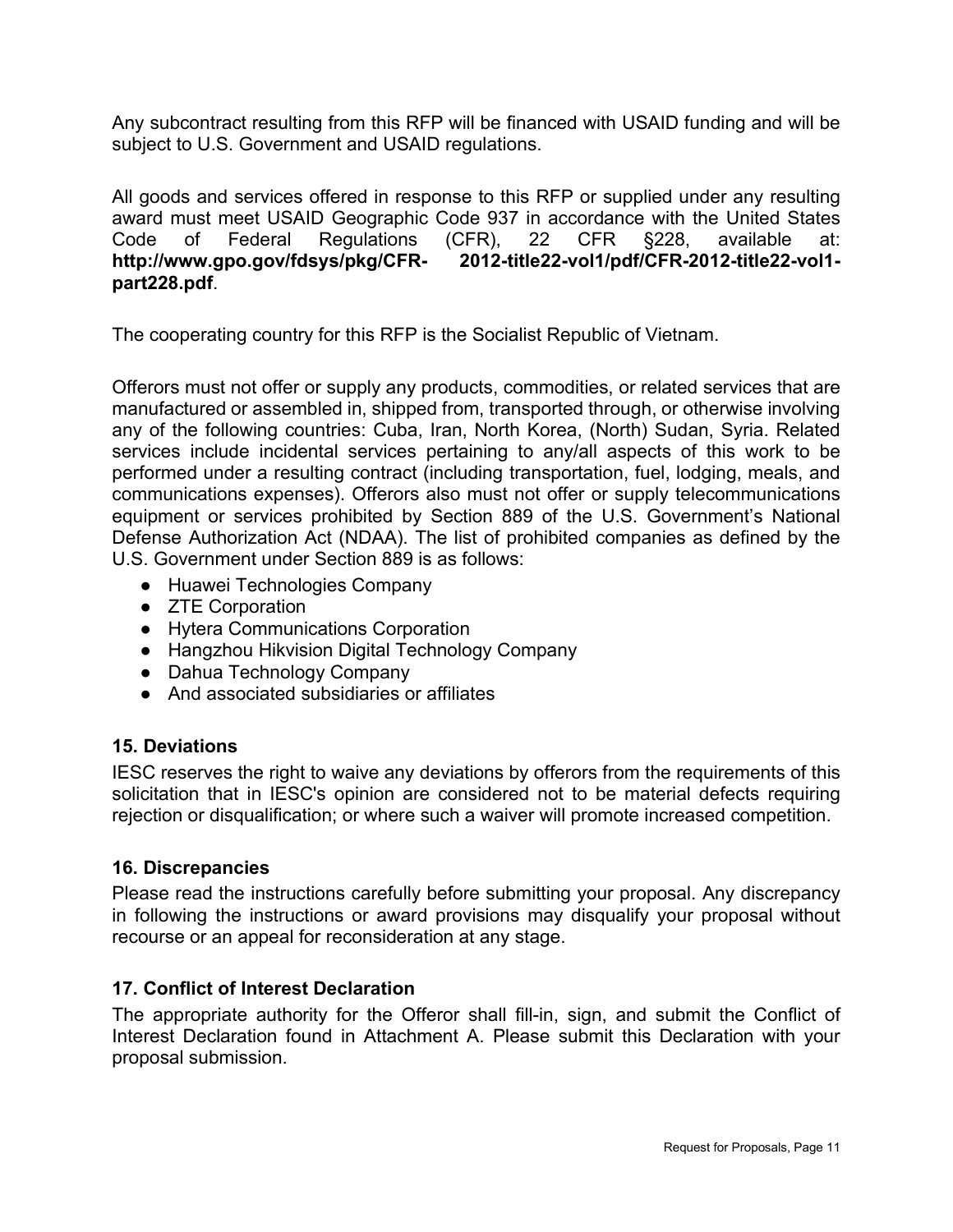#### **18. Award Selection Process**

The following steps outline IESC's award selection process and should be understood by all Offerors to ensure the transparency of awards and avoid conflict of interest.

- 1. Requests for Proposals (RFPs) are posted on IESC's website. The offer is open to all qualified offerors;
- 2. Clarifications will be emailed to all offerors submitting questions, as well as posted on IESC's website, simultaneously;
- 3. Once the proposals are received, an evaluation committee scores them;
- 4. Cost proposals are evaluated for reasonableness, accuracy, and completeness;
- 5. The best value proposal is selected based on a combination of the technical score and the cost; and
- 6. No activity can be started until USAID has approved the appointment of the subcontract if necessary and both IESC and the awardee have signed a formal contract.

#### **19. Ongoing Obligations and Integrity**

The selected offeror will be required to comply with all administrative standards and provisions required by USAID. The applicable contracting regulations as shown in Attachment B below will be included in the subcontract between IESC and the selected offeror.

IESC policy against fraud and code of business ethics exists throughout the life of the sub-award and beyond. Even if the sub-award is closed or has expired, if any party is found guilty of fraud, IESC will make a full report to the USAID Office of Inspector General, which may choose to investigate and prosecute guilty parties to the fullest extent of the law.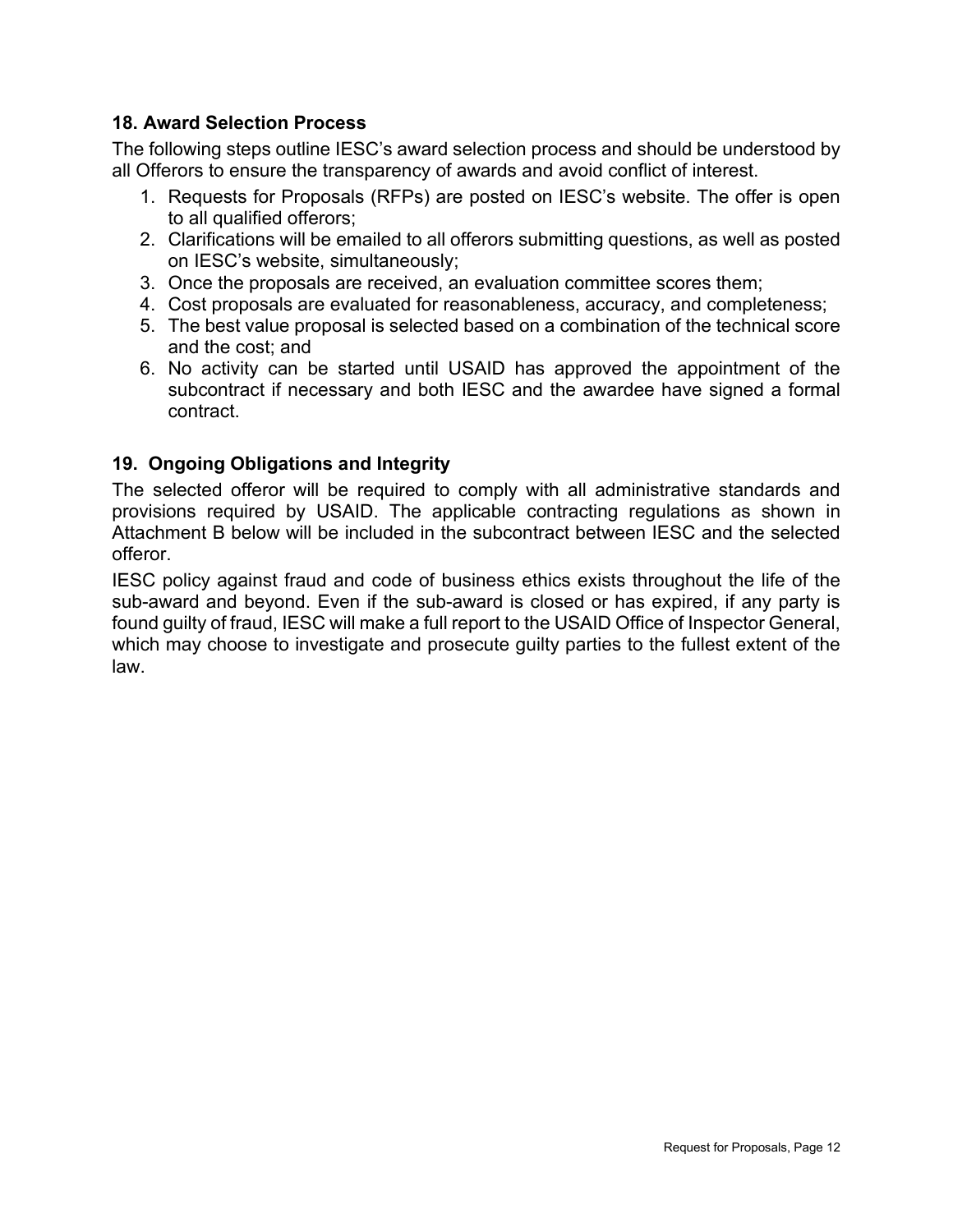**Attachment A**

# Disclosure Form

No application to serve as a subcontractor to IESC under this RFP will be considered unless the Offeror makes the disclosures below.

\_\_\_\_\_\_\_\_\_\_\_\_\_\_\_\_\_\_\_\_\_\_\_\_\_\_\_\_\_\_\_\_\_\_\_\_\_\_\_\_\_\_\_\_\_\_\_\_\_\_\_\_\_\_\_\_\_\_\_\_\_

#### **Why are these disclosures necessary?**

Pursuant to the Project Implementation Manual for the USAID LinkSME Project, IESC must encourage a "competitive method of the subcontractor selection process." During the implementation of the subcontract, IESC needs to ensure that the engaged subcontractor: (i) has been appointed in a fair, transparent and competitive manner; (ii) is not subject to any improper influence that may compromise its ability to produce work in good faith, to exercise independent judgment, or that calls into question the legitimacy and credibility of its work product; and (iii) produces deliverables that can be fairly and professionally evaluated free of any suggestion that the evaluation is subject to improper influence.

#### **What disclosures must be made?**

Offerors must disclose any relationship that:

- Indicates or suggests that the Offeror may have influence over employees of USAID LinkSME or its implementing partner so that its selection as a subcontractor is not and is not seen to be unfair or improper in any way.
- Indicates or suggests that the Offeror may be influenced by employees of USAID LinkSME, or its implementing partners so that its independent judgment or the credibility of its deliverables is or could be undermined or compromised in any way; and
- Indicates or suggests that the Offeror may have influence over employees of USAID LinkSME or its implementing partners so that the review of its performance or the acceptance of its deliverables is, or is seen to be, unfair or improper in any way.

#### **What happens if a disclosure is made?**

Not all disclosures will result in disqualification. IESC will consider each disclosure to determine the nature of the relationship disclosed, the extent to which it may influence a person, and the nature of the influence itself. In doing so the IESC may consider among other things, the duration of the relationship, whether it has a personal or financial element to it, and whether any mitigation measures might be put in place to limit the harm or potential harm that may arise in light of the disclosure.

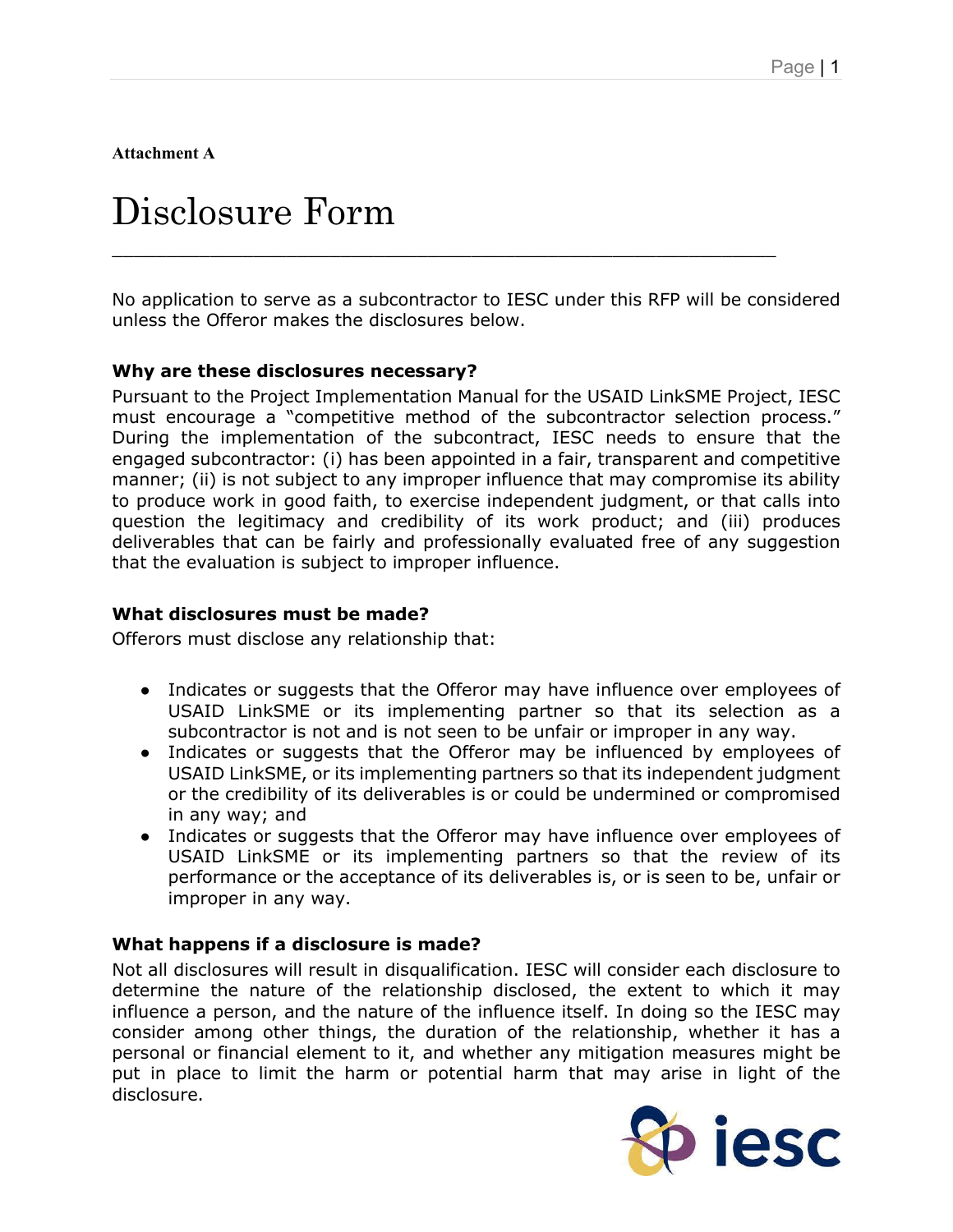# **What happens if a necessary disclosure is not made?**

If IESC becomes aware of a relationship between the Offeror or any of its officers or employees that ought to have been disclosed by an Offeror and the Offeror has failed to do so, the IESC may:

- Disqualify the Offeror from the selection process no matter if the conflict was capable of mitigation or not; or
- Terminate any related subcontract and withhold any outstanding payments.

In such cases, the disqualification of an Offeror or the early termination of a subcontract, may be publicly disseminated which may have a negative impact on the Offeror's reputation. It is therefore in the best interests of each Offeror to make a full and comprehensive disclosure so that any questions regarding the validity of the Offeror's selection or the credibility of any subcontractor's work product are dealt with upfront, in a transparent, fair and amicable manner.

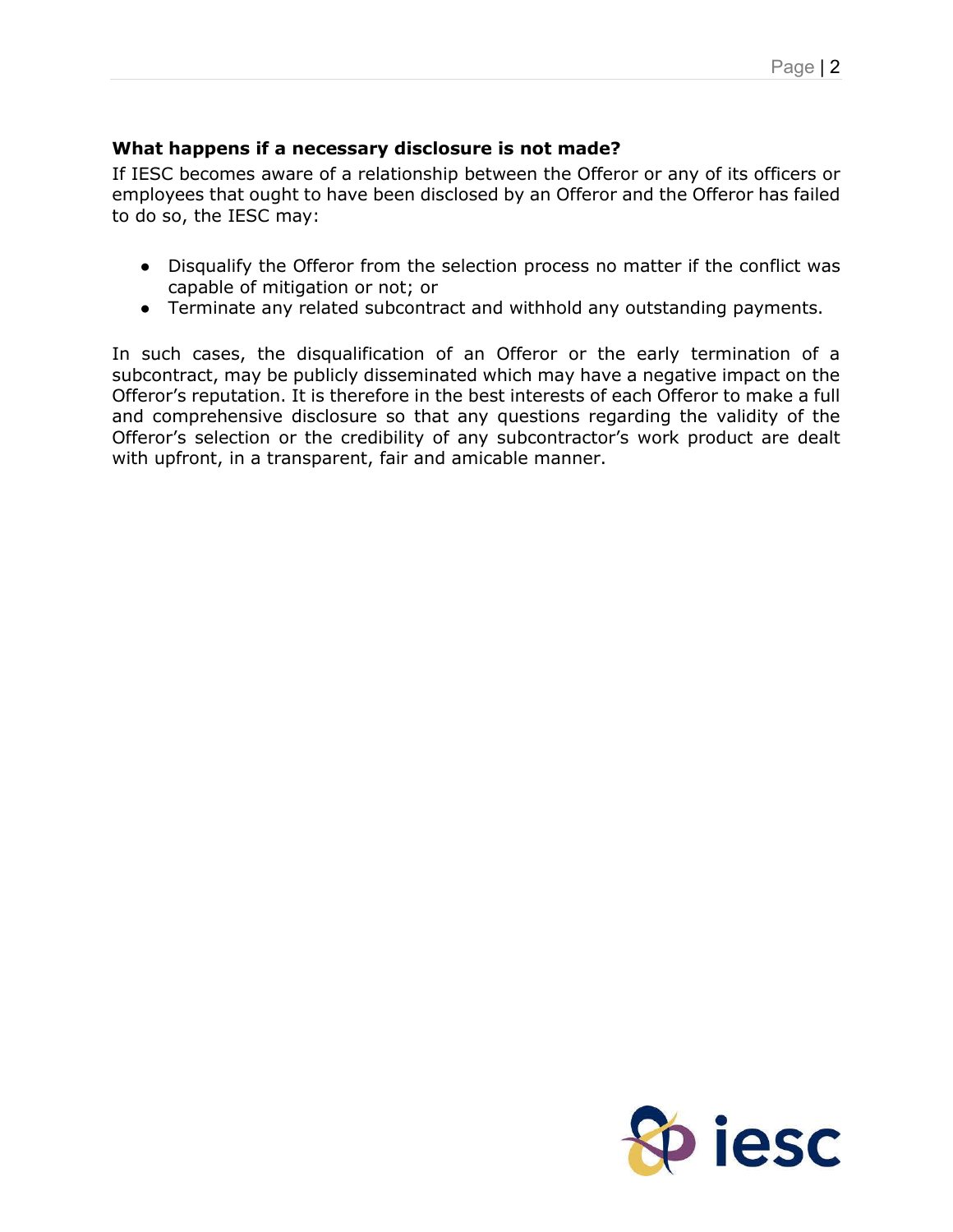# Disclosure Declaration

**FIRM: \_\_\_\_\_\_\_\_\_\_\_\_\_\_\_\_\_\_\_\_\_\_\_\_\_\_\_\_\_\_**

**Date: \_\_\_\_\_\_\_\_\_\_\_\_\_\_\_\_\_\_\_\_\_\_\_\_\_\_\_\_\_\_**

The following disclosure items for review and discussion are consistent with IESC's Ethics Policy and Procedure and Code of Business Ethics and Conduct (COBEC):

\_\_\_\_\_\_\_\_\_\_\_\_\_\_\_\_\_\_\_\_\_\_\_\_\_\_\_\_\_\_\_\_\_\_\_\_\_\_\_\_\_\_\_\_\_\_\_\_\_\_\_\_\_\_\_\_\_\_\_\_\_

|    | <b>Disclosure Item</b>                                                                                                                                                                                         | <b>Response</b>            |  |
|----|----------------------------------------------------------------------------------------------------------------------------------------------------------------------------------------------------------------|----------------------------|--|
| Ι. | Does any employee of USAID LinkSME or of Agency for<br><b>Enterprise Development under Ministry of Planning and</b><br><b>Investment or of Vietnam Association for Supporting</b><br><b>Industries (VASI):</b> |                            |  |
|    | 1. own any stock or have any other interest in the financial<br>performance of your firm?                                                                                                                      | $\Box$ Yes<br>$\square$ No |  |
|    | 2. have any financial or business interest in, including any right<br>or claim to payment from, your firm?                                                                                                     | $\Box$ Yes<br>$\square$ No |  |
|    | 3. serve as an officer, director, employee, consultant, agent or                                                                                                                                               | $\Box$ Yes                 |  |
|    | partner of your firm?                                                                                                                                                                                          | $\square$ No               |  |
|    | 4. provide services to your firm?                                                                                                                                                                              | $\Box$ Yes                 |  |
|    |                                                                                                                                                                                                                | $\square$ No               |  |
|    |                                                                                                                                                                                                                |                            |  |

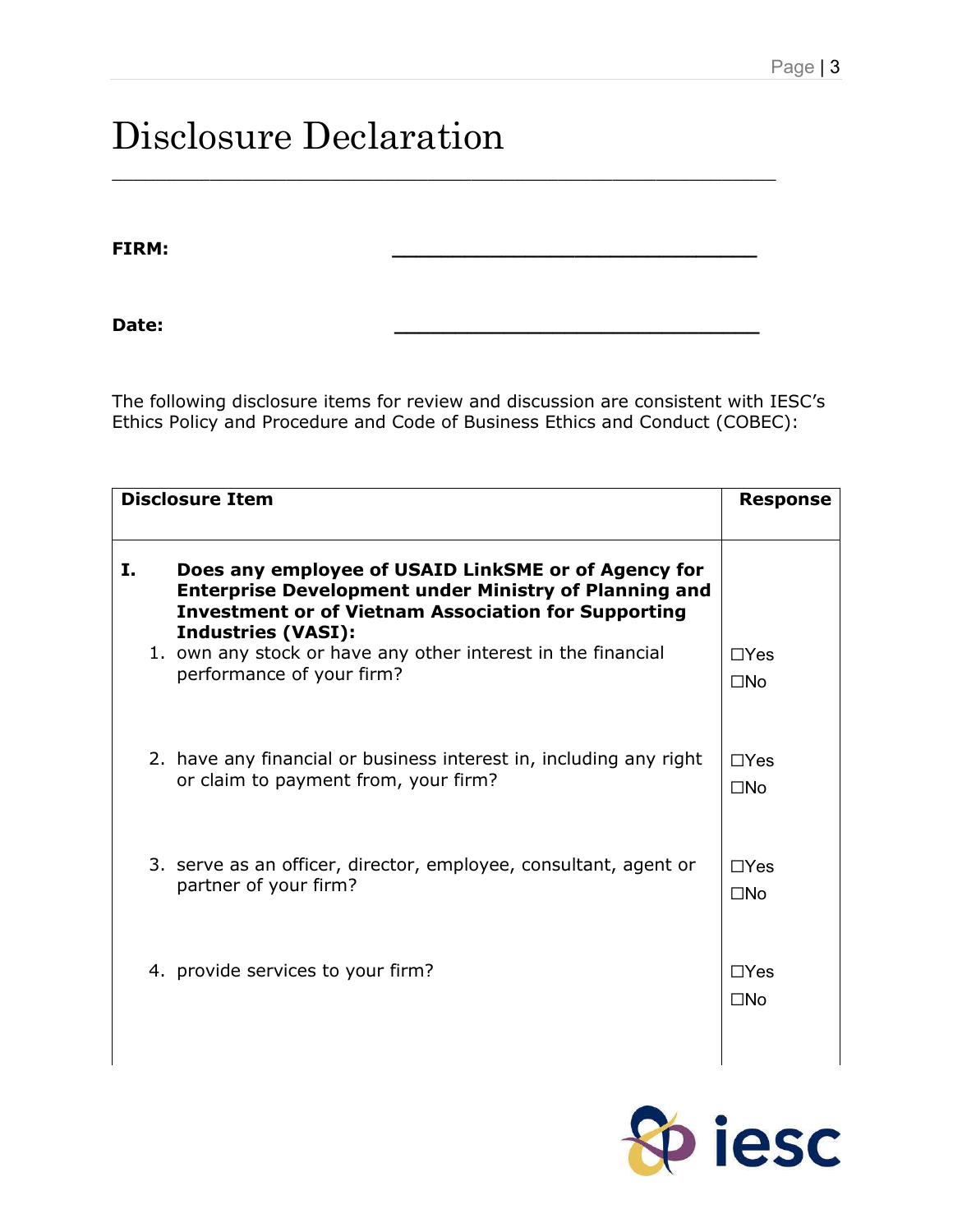|           | 5. have any debts owed or payable to your firm?                                                                                                                                                                                                                                                                           | $\Box$ Yes<br>$\square$ No |
|-----------|---------------------------------------------------------------------------------------------------------------------------------------------------------------------------------------------------------------------------------------------------------------------------------------------------------------------------|----------------------------|
|           | If you have answered YES to any questions in Part I above,<br>please provide an explanation including:                                                                                                                                                                                                                    |                            |
| $\bullet$ | $Name(s)$ of employee $(s)$ :<br>Position(s):<br>Nature of the financial interest(s):<br>Value of the financial interest(s):<br>Disclosed person(s) involved in the preparation of the Offer?<br>$\Box$ Yes $\Box$ No<br>Disclosed person(s) to be involved in the expected scope of<br>work in the subcontract? □Yes □No |                            |
| II.       | Has any employee or former employee of USAID<br><b>LinkSME or of Agency for Enterprise Development</b><br>under Ministry of Planning and Investment or of<br><b>Vietnam Association for Supporting Industries (VASI):</b>                                                                                                 |                            |
|           | 1. been offered or promised any employment at, stock or<br>ownership in, or other financial benefit from your firm within<br>the previous 12 months?                                                                                                                                                                      | $\Box$ Yes<br>$\square$ No |
|           | 2. been hired by the Offeror within the last 12 months?                                                                                                                                                                                                                                                                   | $\Box$ Yes<br>$\square$ No |
|           | If you have answered YES to any question in Part II above, please<br>provide an explanation including:                                                                                                                                                                                                                    |                            |
|           | Name of employee<br>Position previously held (if applicable)<br>Position currently held (if applicable)<br>Disclosed person(s) involved in the preparation of the Offer?<br>$\Box$ Yes $\Box$ No<br>Disclosed person(s) involved in the expected scope of work in<br>the subcontract? □Yes □No                            |                            |

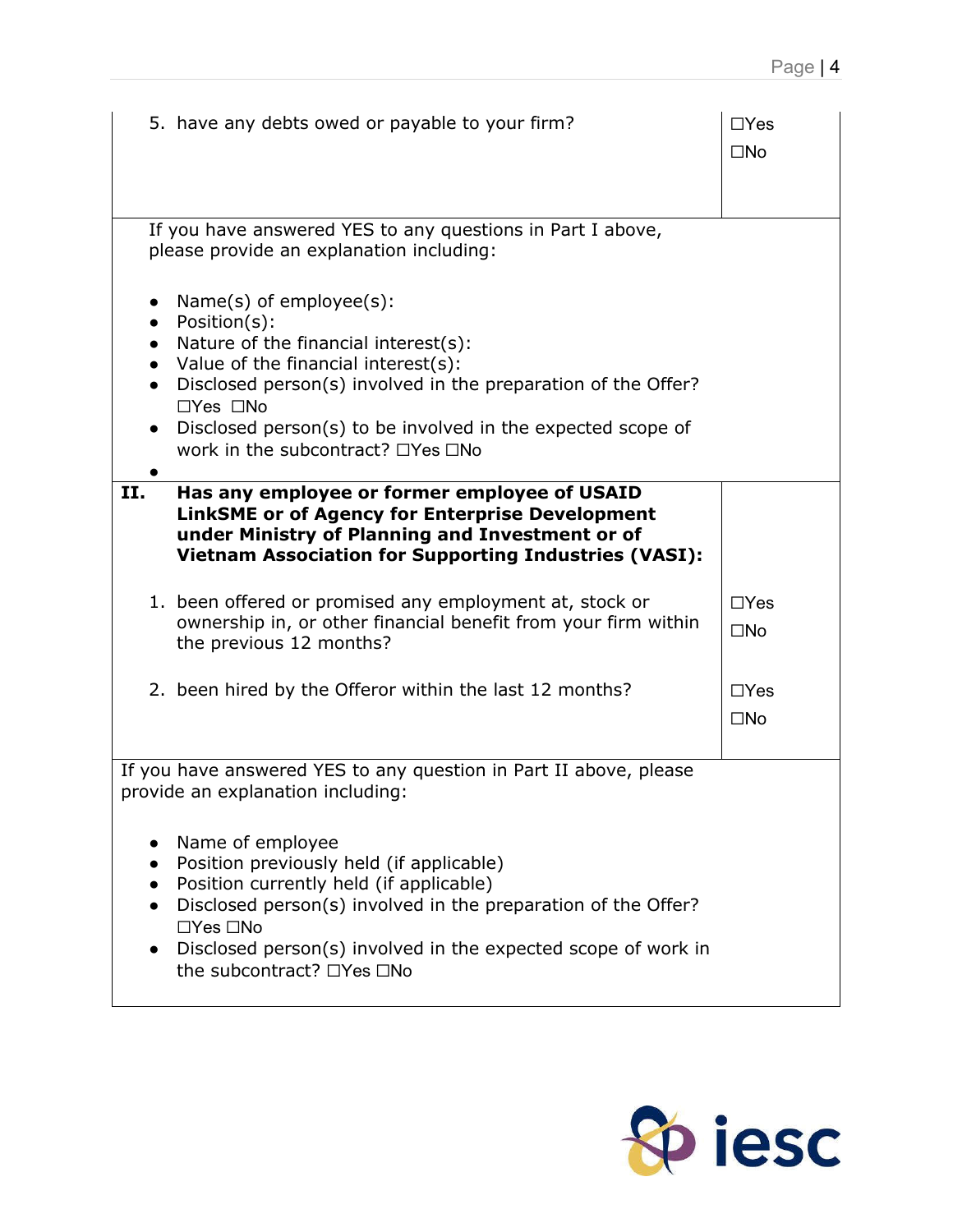| III.<br>Is any officer, employee, consultant, or contractor of<br>your firm who is involved in the preparation of your<br>Offer, or may be involved in the provision of services to<br><b>IESC under any subcontract:</b>                                                                |                            |  |
|------------------------------------------------------------------------------------------------------------------------------------------------------------------------------------------------------------------------------------------------------------------------------------------|----------------------------|--|
| 1. related, whether by birth, adoption, marriage, or de facto life<br>partnership to any employee of USAID LinkSME?                                                                                                                                                                      | $\Box$ Yes<br>$\square$ No |  |
| 2. related, whether by birth, adoption, marriage, or de facto life<br>partnership to any employee of Agency for Enterprise<br>Development under Ministry of Planning and Investment or of<br>Vietnam Association for Supporting Industries (VASI)?                                       | $\Box$ Yes<br>$\square$ No |  |
| NOTE: You are required to consult with relevant officers,<br>employees, consultants or contractors of your firm to ensure that a<br>full disclosure is made. IESC reserves the right to verify whether<br>such consultation has taken place.                                             |                            |  |
| If you have answered YES to any question in Part III above, please<br>provide an explanation including:                                                                                                                                                                                  |                            |  |
| Name of employee(s)<br>Name of family relation(s)<br>Nature of relationship(s)<br>$\bullet$<br>Position of employee(s)<br>$\bullet$<br>Position of family relation(s)<br>$\bullet$<br>Disclosed person(s) involved in the preparation of the Offer?<br>$\bullet$<br>$\Box$ Yes $\Box$ No |                            |  |
| Disclosed person(s) involved in the expected scope of work in<br>$\bullet$<br>the subcontract? □Yes □No                                                                                                                                                                                  |                            |  |
| <b>USAID LinkSME mitigation comments:</b>                                                                                                                                                                                                                                                |                            |  |
| <b>USAID LinkSME Senior Management comments (if referred):</b>                                                                                                                                                                                                                           |                            |  |

**I, the undersigned, am duly authorized to make the disclosures on behalf of the undermentioned firm and acknowledge that in doing so the disclosures given herein are complete and accurate and that all necessary** 

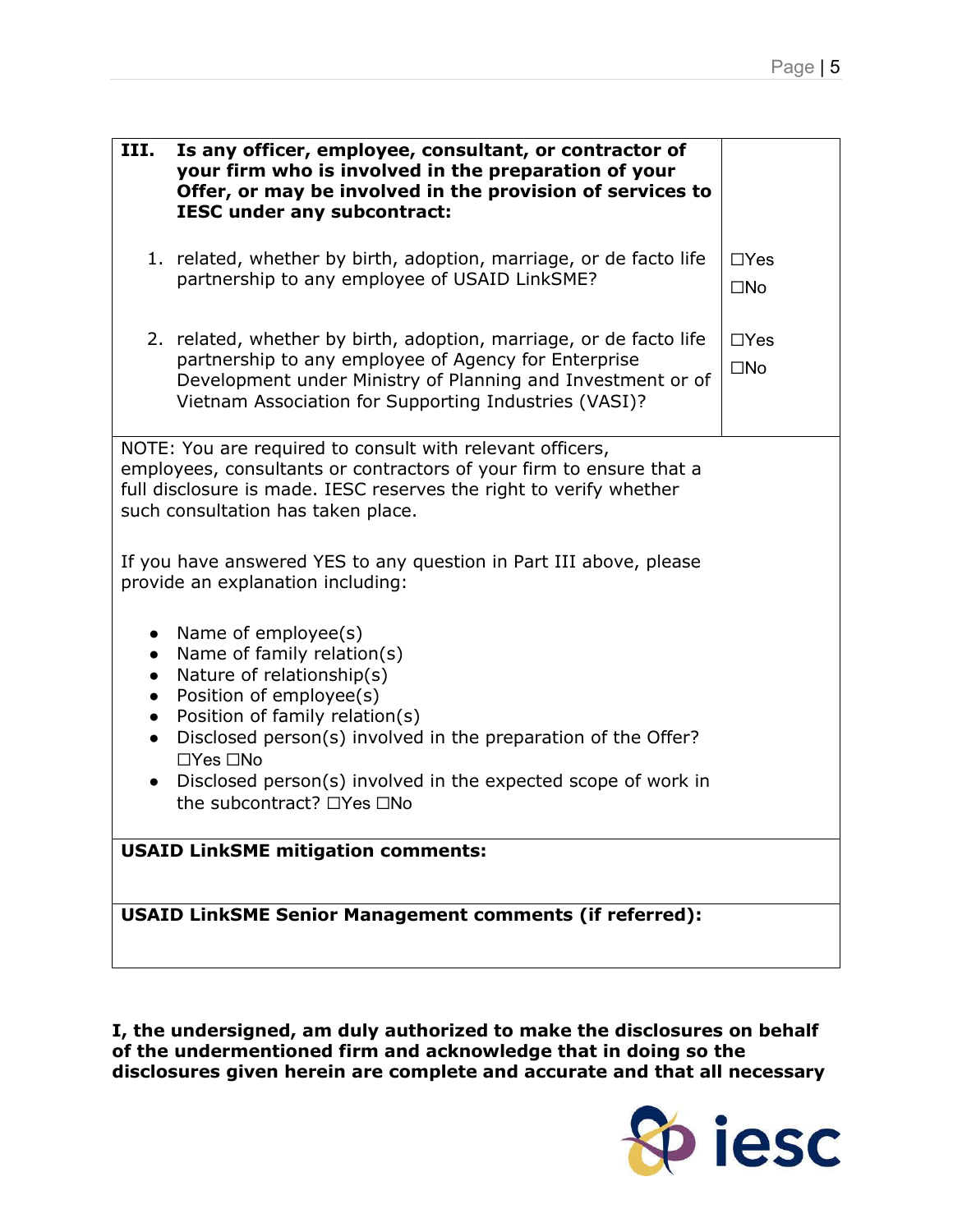#### **consultations with relevant officers, employees, consultants and contractors of the firm have been undertaken.**

**\_\_\_\_\_\_\_\_\_\_\_\_\_\_\_\_\_\_\_\_\_\_\_\_\_\_\_\_ \_\_\_\_\_\_\_\_\_\_\_\_\_\_\_\_\_\_**

**\_\_\_\_\_\_\_\_\_\_\_\_\_\_\_\_\_\_\_\_\_\_\_\_\_\_\_\_ \_\_\_\_\_\_\_\_\_\_\_\_\_\_\_\_\_\_**

**\_\_\_\_\_\_\_\_\_\_\_\_\_\_\_\_\_\_\_\_\_\_\_\_\_\_\_\_ \_\_\_\_\_\_\_\_\_\_\_\_\_\_\_\_\_\_**

| <b>Duly Authorized Signatory of</b> | Date |
|-------------------------------------|------|
| [INSERT NAME OF FIRM]               |      |

**For USAID LinkSME:**

**Reviewer Signature Date Date** 

**Senior Management Signature <b>Date** Date (only if referred)

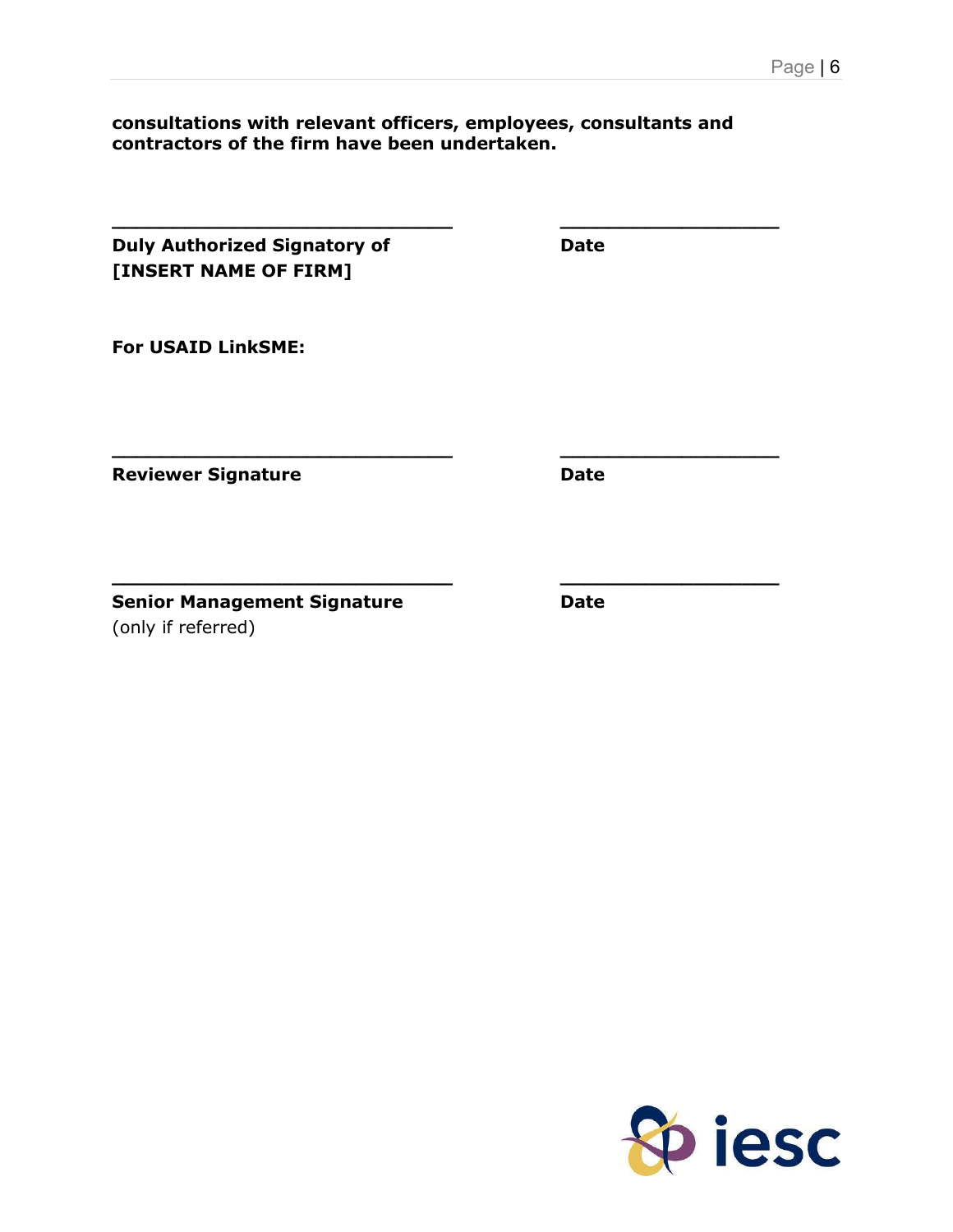#### **Attachment B**

# **U.S. Government Flow-Down Contract Clauses Notice Listing Contract Clauses Incorporated by Reference**

The following contract clauses pertinent to this section are hereby incorporated by reference as required by U.S. Government public contracting regulations. This list is subject to change as appropriate; for example, depending on final negotiated amount of subcontract (if less than \$250,000) and proposed technical approaches, some FAR and/or AIDAR clauses may be deleted.

#### **FEDERAL ACQUISITION REGULATION (48 CFR Chapter 1)**

| <b>NUMBER</b> | <b>TITLE</b>                                                                                  | <b>DATE</b>     |
|---------------|-----------------------------------------------------------------------------------------------|-----------------|
| $52.202 - 1$  | <b>DEFINITIONS</b>                                                                            | <b>NOV 2013</b> |
| 52.203-3      | <b>GRATUITIES</b>                                                                             | <b>APR 1984</b> |
| 52.203-5      | COVENANT AGAINST CONTINGENT FEES                                                              | <b>MAY 2014</b> |
| 52.203-6      | RESTRICTIONS ON SUBCONTRACTOR SALES<br>TO THE GOVERNMENT                                      | <b>SEP 2006</b> |
| 52.203-7      | <b>ANTI-KICKBACK PROCEDURES</b>                                                               | <b>MAY 2014</b> |
| 52.203-8      | CANCELLATION, RESCISSION, AND<br>RECOVERY OF FUNDS FOR ILLEGAL OR<br><b>IMPROPER ACTIVITY</b> | <b>MAY 2014</b> |
| 52.203-10     | PRICE OR FEE ADJUSTMENT FOR ILLEGAL<br>OR IMPROPER ACTIVITY                                   | <b>MAY 2014</b> |
| 52.203-12     | <b>LIMITATION ON PAYMENTS TO INFLUENCE</b>                                                    | <b>OCT 2010</b> |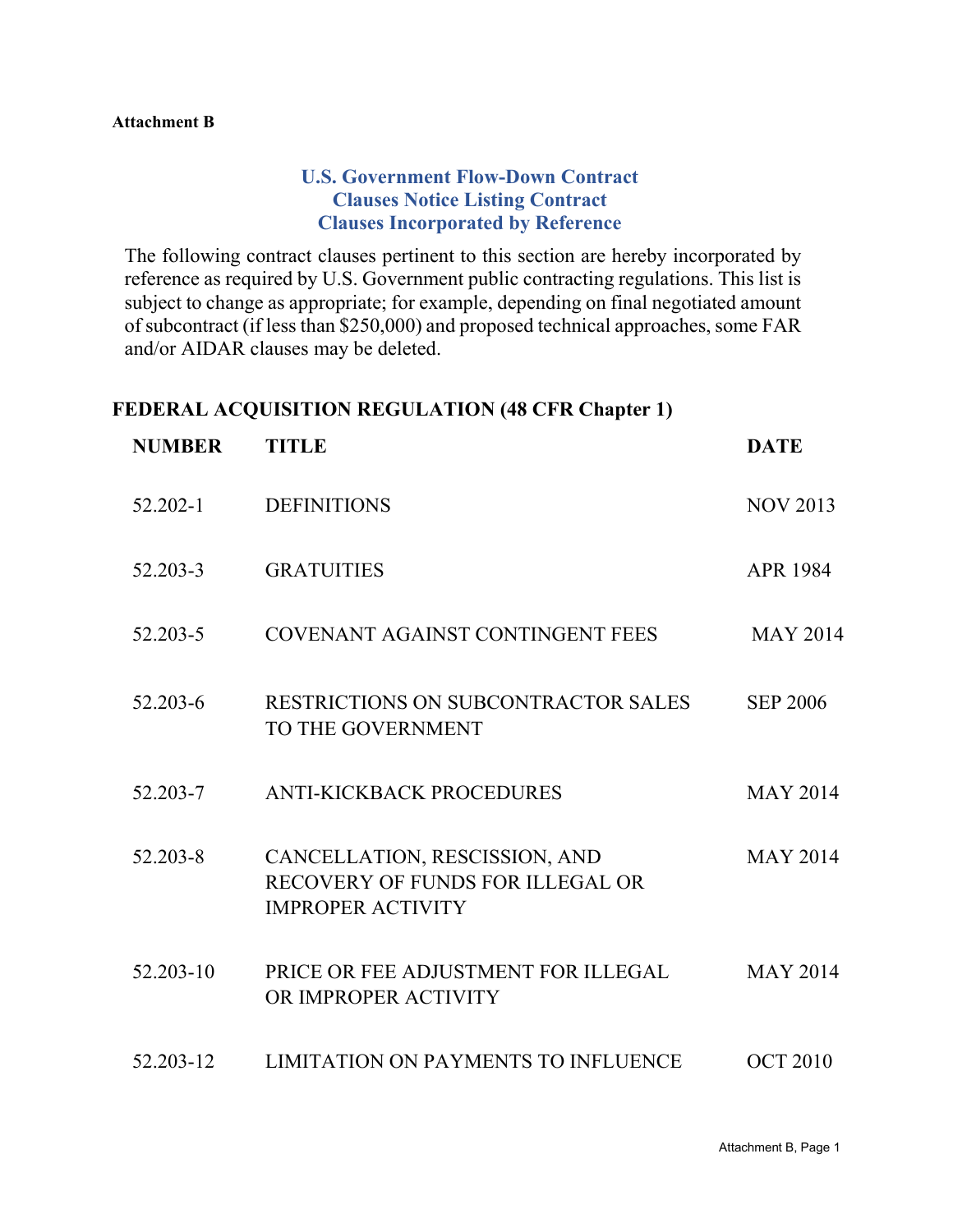# CERTAIN FEDERAL TRANSACTIONS

| 52.203-13     | <b>CONTRACTOR CODE OF BUSINESS ETHICS</b><br><b>AND CONDUCT</b>                                                                                  | <b>OCT 2015</b>    |
|---------------|--------------------------------------------------------------------------------------------------------------------------------------------------|--------------------|
| 52.203-17     | <b>CONTRACTOR EMPLOYEE</b><br>WHISTLERBLOWER RIGHTS AND<br>REQUIREMENTS TO INFORM EMPLOYEES OF<br>WHISTLEBLOWER RIGHTS                           | <b>APR 2014</b>    |
| 52.204-<br>25 | PROHIBITION ON CONTRACTING FOR CERTAIN<br>TELECOMMUNICATIONS AND VIDEO<br>SURVEILLANCE SERVICES OR EQUIPMENT                                     | <b>AUG</b><br>2020 |
| 52.204-4      | PRINTED OR COPIED DOUBLE-SIDED ON<br><b>RECYCLED PAPER</b>                                                                                       | <b>MAY</b><br>2011 |
| 52.204-7      | CENTRAL CONTRACTOR REGISTRATION                                                                                                                  | <b>APR</b><br>2008 |
| 52.204-8      | ANNUAL REPRESENTATIONS AND<br><b>CERTIFICATIONS</b>                                                                                              | <b>NOV</b><br>2011 |
| 52.204-<br>10 | REPORTING EXECUTIVE COMPENSATION AND<br>FIRST TIER SUBCONTRACT AWARDS                                                                            | <b>OCT 2015</b>    |
| 52.204-<br>23 | PROHIBITION ON CONTRACTING FOR<br>HARDWARE, SOFTWARE, AND SERICES<br>DEVELOPED OR PROVIDED BY KASPERSKY<br><b>LAB AND OTHER COVERED ENTITIES</b> | <b>JUL</b><br>2018 |
| 52.209-6      | PROTECTING THE GOVERNMENT'S INTEREST<br>WHEN SUBCONTRACTING WITH                                                                                 | <b>OCT</b><br>2015 |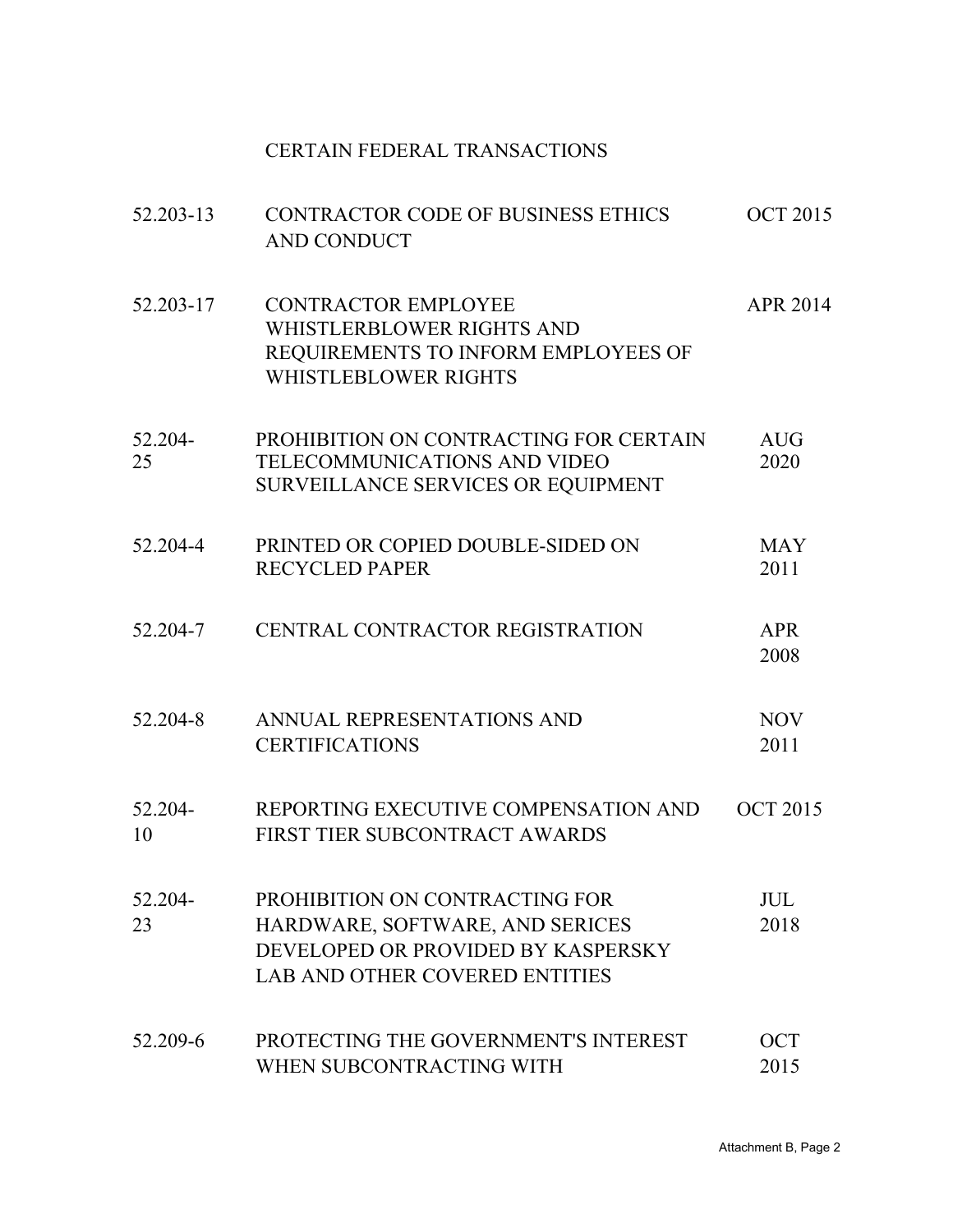# CONTRACTORS DEBARRED, SUSPENDED, OR PROPOSED FOR DEBARMENT

# **FEDERAL ACQUISITION REGULATION (48 CFR Chapter 1) (continued)**

| <b>NUMBER</b>   | <b>TITLE</b>                                                                                                                           | <b>DATE</b>        |
|-----------------|----------------------------------------------------------------------------------------------------------------------------------------|--------------------|
| 52.215-2        | AUDIT AND RECORDS--NEGOTIATION                                                                                                         | <b>OCT 2010</b>    |
| 52.215-8        | ORDER OF PRECEDENCE--UNIFORM<br>CONTRACT FORMAT (Subcontractor must use<br>this order of precedence in any lower-tier<br>subcontracts) | <b>OCT</b><br>1997 |
| 52.215-14       | <b>INTEGRITY OF UNIT PRICES</b>                                                                                                        | <b>OCT</b><br>2010 |
| 52.215-<br>19   | NOTIFICATION OF OWNERSHIP CHANGES                                                                                                      | <b>OCT 1997</b>    |
| $52.215-$<br>23 | <b>LIMITATIONS ON PASS THROUGH CHARGES</b>                                                                                             | <b>OCT 2009</b>    |
| 52.216-7        | ALLOWABLE COST AND PAYMENT                                                                                                             | <b>OCT 1995</b>    |
| 52.217-2        | CANCELLATION OF MULTIYEAR CONTRACTS                                                                                                    | <b>OCT 1997</b>    |
| 52.222-2        | PAYMENT FOR OVERTIME PREMIUMS (\$0<br><i>authorized</i> )                                                                              | <b>JUL 1990</b>    |
| 52.222-<br>50   | <b>COMBATING TRAFFICKING IN PERSONS</b>                                                                                                | <b>MAR 201</b>     |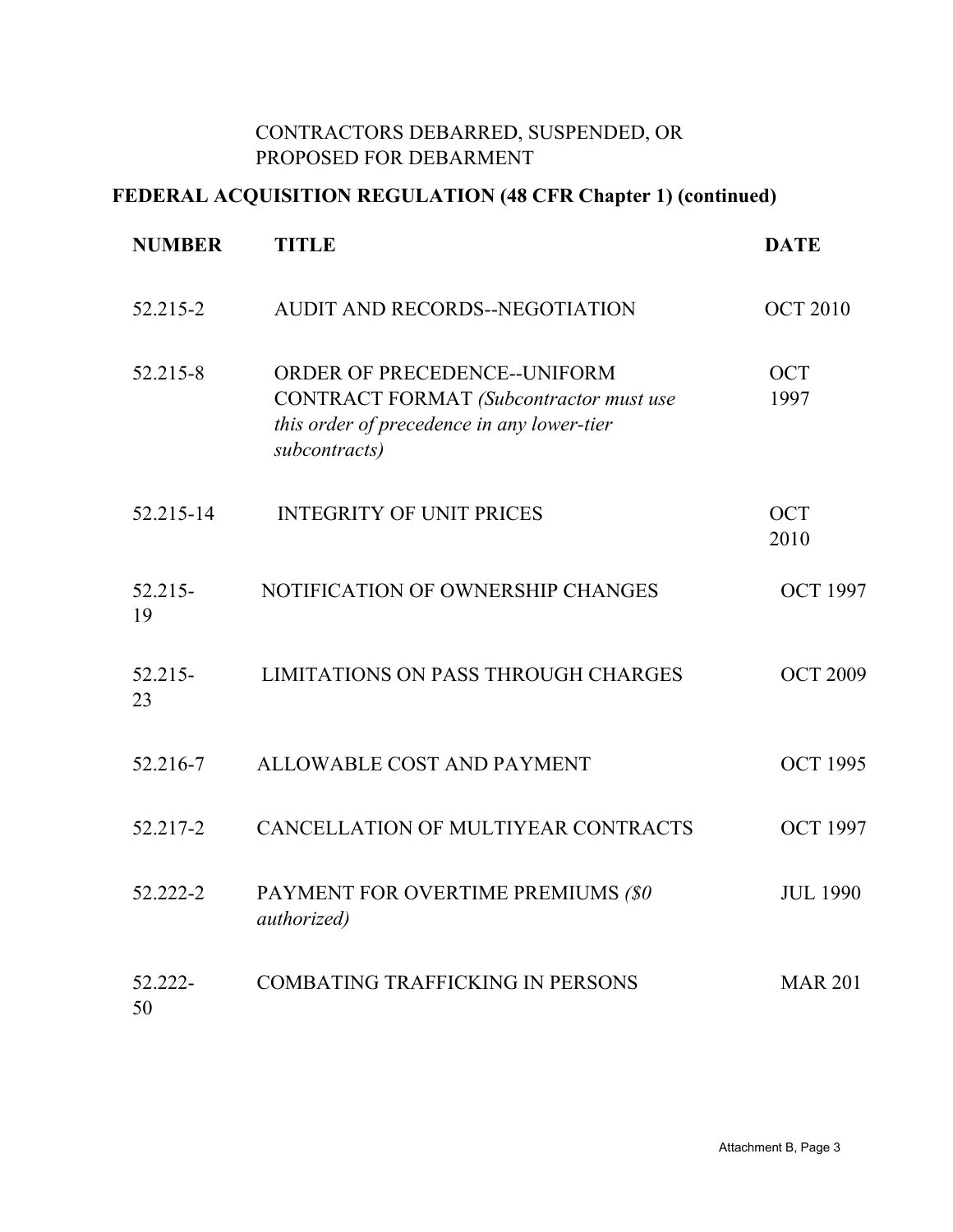| 52.223-<br>18 | ENCOURAGING CONTRACTOR POLICIES TO BAN<br><b>TEXT MESSAGING WHILE DRIVING</b> | <b>AUG 2011</b>    |
|---------------|-------------------------------------------------------------------------------|--------------------|
| 52.225-<br>13 | <b>RESTRICTIONS ON CERTAIN FOREIGN</b><br><b>PURCHASES</b>                    | <b>JUN 2008</b>    |
| 52.227-<br>14 | RIGHTS IN DATA—GENERAL                                                        | <b>MAY</b><br>2014 |
| 52.228-3      | WORKERS' COMPENSATION INSURANCE<br>(DEFENSE BASE ACT)                         | <b>JUL 2014</b>    |
| 52.228-7      | <b>INSURANCE – LIABILITY TO THIRD PERSONS</b>                                 | <b>MAR 1996</b>    |
| 52.232-<br>17 | <b>INTEREST</b>                                                               | <b>MAY</b><br>2014 |
| 52.232-<br>18 | <b>AVAILABILITY OF FUNDS</b>                                                  | <b>APR 1984</b>    |
| 52.232-<br>23 | <b>ASSIGNMENT OF CLAIMS</b>                                                   | <b>MAY</b><br>2014 |
| 52.232-<br>39 | UNENFORCEABILITY OF UNAUTHORIZED<br><b>OBLIGATIONS</b>                        | <b>JUN 2013</b>    |
| 52.233-1      | <b>DISPUTES</b>                                                               | <b>MAY</b><br>2014 |
| 52.233-3      | PROTEST AFTER AWARD                                                           | <b>AUG 1996</b>    |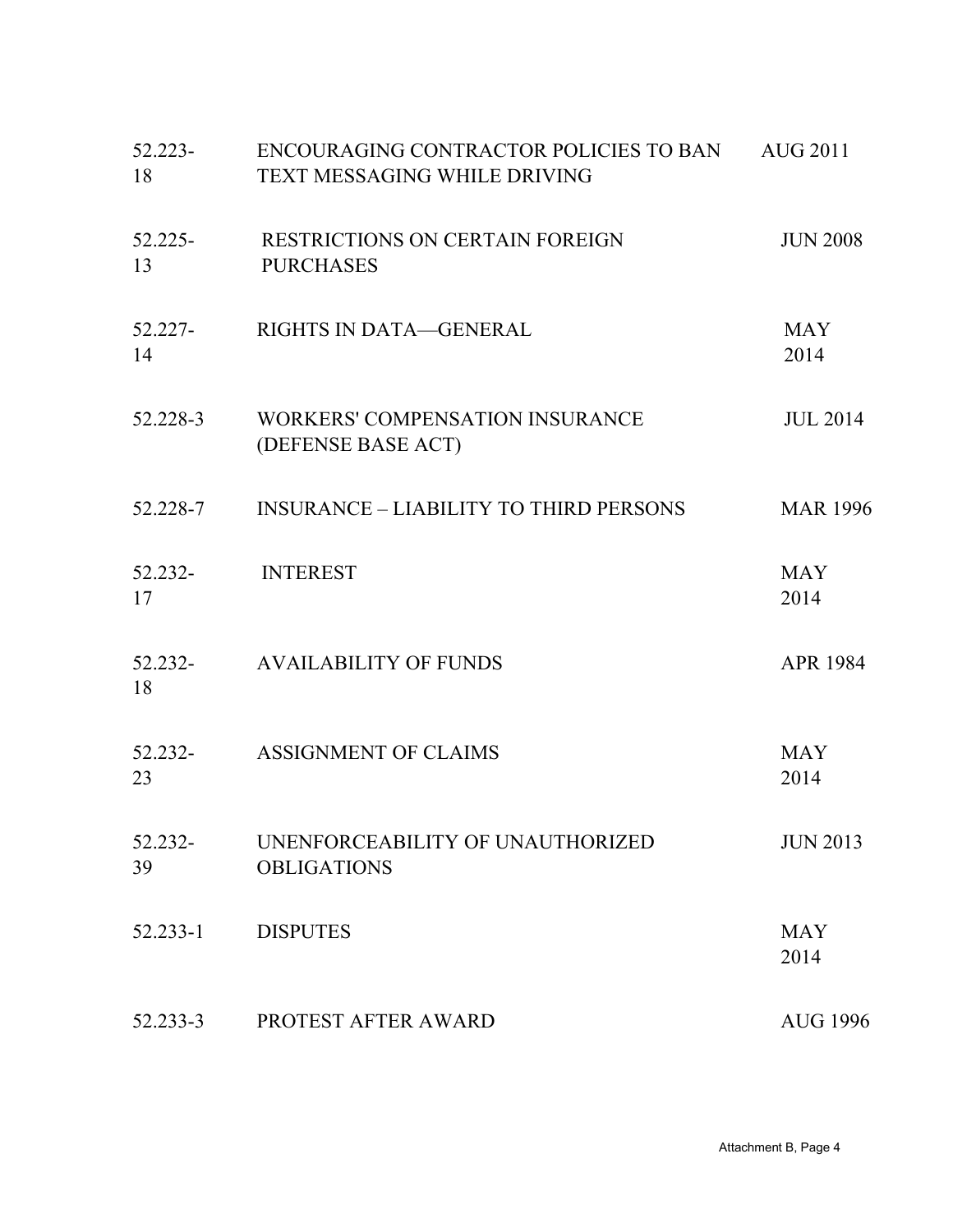| 52.233-4 | APPLICABLE LAW FOR BREACH OF CONTRACT | <b>OCT 2004</b> |
|----------|---------------------------------------|-----------------|
|          | <b>CLAIM</b>                          |                 |

# **FEDERAL ACQUISITION REGULATION (48 CFR Chapter 1) (CONTINUED)**

| <b>NUMBER</b> | <b>TITLE</b>                                | <b>DATE</b>        |
|---------------|---------------------------------------------|--------------------|
| $52.242 - 1$  | NOTICE OF INTENT TO DISALLOW COSTS          | <b>APR</b><br>1984 |
| 52.242-13     | <b>BANKRUPTCY</b>                           | <b>JUL</b><br>1995 |
| 52.244-2      | <b>SUBCONTRACTS</b>                         | <b>OCT</b><br>2010 |
|               | <b>ALTERNATE I</b>                          | <b>JUN</b><br>2007 |
| 52.244-5      | <b>COMPETITION IN SUBCONTRACTRING</b>       | <b>DEC</b><br>1996 |
| 52.244-6      | SUBCONTRACTS FOR COMMERCIAL<br><b>ITEMS</b> | <b>SEP</b><br>2016 |
| $52.245 - 1$  | <b>GOVERNMENT PROPERTY</b>                  | <b>APR</b><br>2012 |
| 52.245-9      | <b>USE AND CHARGES</b>                      | <b>APR</b><br>2012 |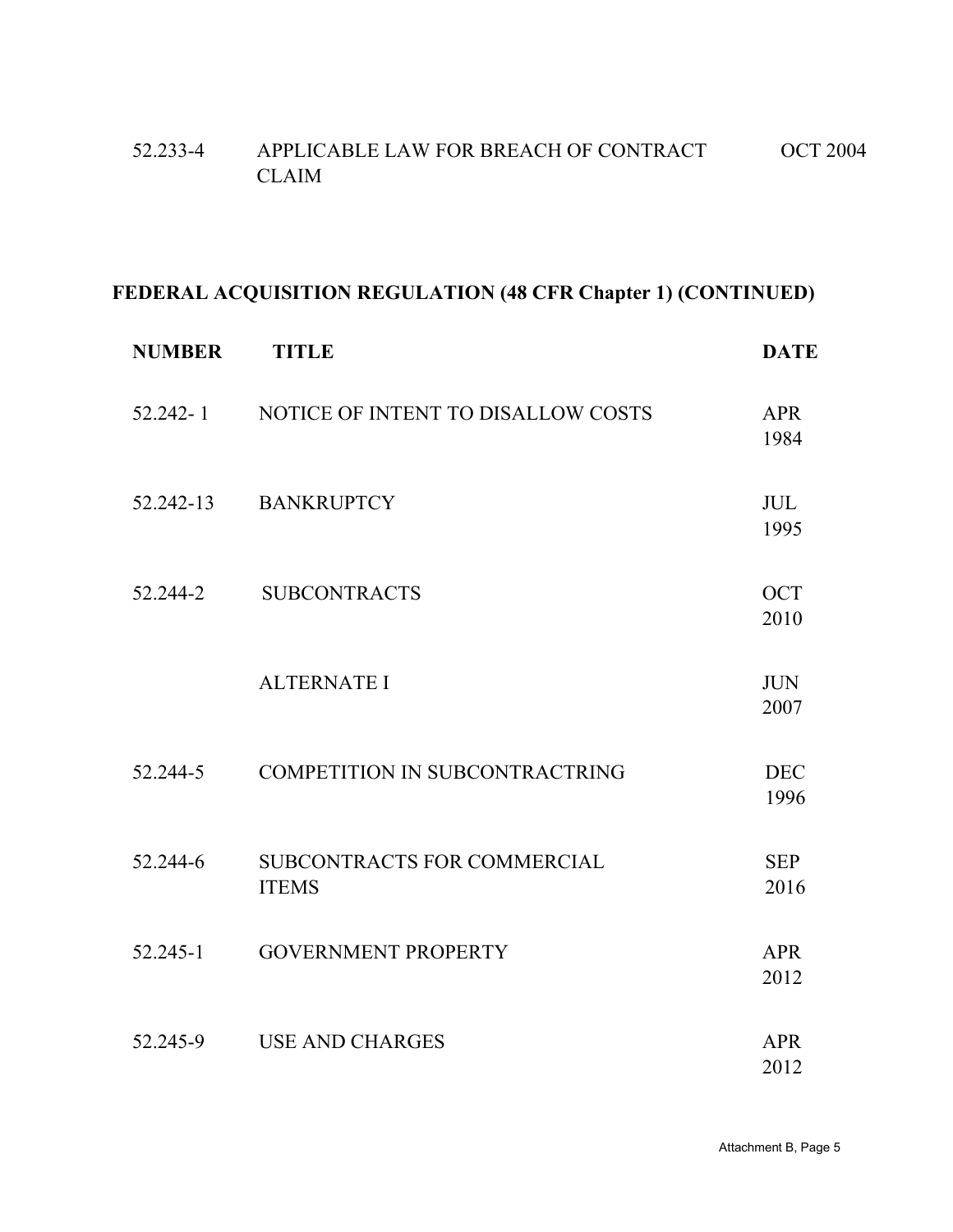| 52.246-23        | <b>LIMITATION OF LIABILITY</b>                                                                                       | <b>FEB</b><br>1997 |
|------------------|----------------------------------------------------------------------------------------------------------------------|--------------------|
| 52.247-63        | PREFERENCE FOR U.S.-FLAG AIR<br><b>CARRIERS</b>                                                                      | <b>JUN</b><br>2003 |
| 52.249-14        | <b>EXCUSABLE DELAYS</b>                                                                                              | <b>APR</b><br>1984 |
| 52.253-1         | <b>COMPUTER GENERATED FORMS</b>                                                                                      | <b>JAN</b><br>1991 |
|                  | <b>I.2. AIDAR 48 CFR Chapter 7</b>                                                                                   |                    |
| <b>NUMBER</b>    | <b>TITLE</b>                                                                                                         | <b>DATE</b>        |
| 752.202-<br>1(B) | USAID DEFINITIONS CLAUSE - GENERAL<br><b>SUPPLEMENT</b>                                                              | <b>JAN</b><br>1990 |
|                  | FOR USE IN ALL USAID CONTRACTS<br>(ALTERNATE 70)                                                                     |                    |
| 752.202-<br>1(D) | <b>USAID DEFINITIONS CLAUSE - SUPPLEMENT</b><br>FOR USAID CONTRACTS INVOLVING<br>PERFORMANCE OVERSEAS (ALTERNATE 72) | <b>JUN</b><br>2009 |
| 752.204-2        | <b>SECURITY REQUIREMENTS</b>                                                                                         | <b>FEB</b><br>1999 |
| 752.211-<br>70   | LANGUAGE AND MEASUREMENT                                                                                             | <b>JUN</b><br>1992 |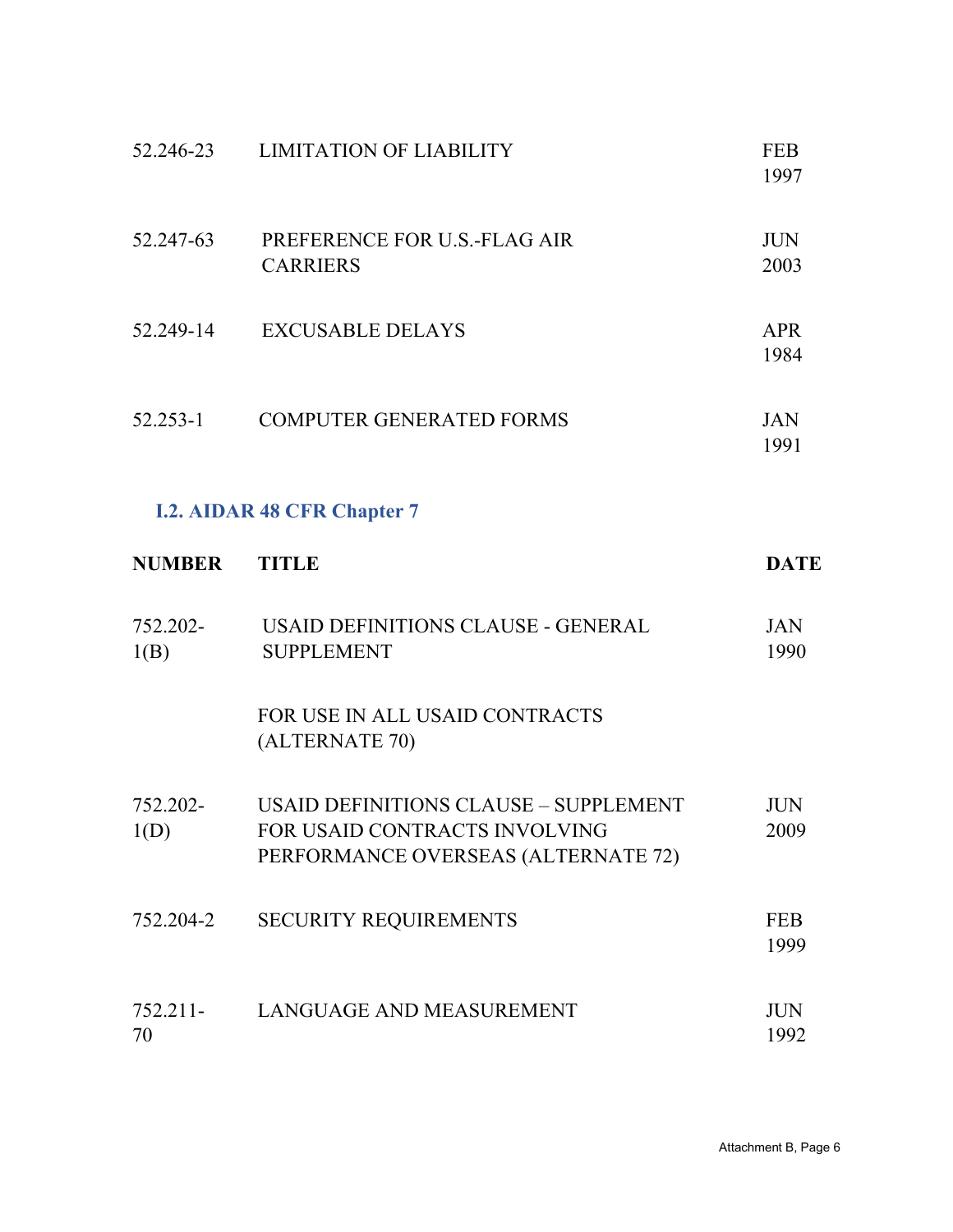| 752.227-<br>14 | <b>RIGHTS IN DATA</b>                                           | <b>OCT</b><br>2007 |
|----------------|-----------------------------------------------------------------|--------------------|
| 752.228-3      | <b>WORKERS'COMPENSATION INSURANCE</b><br>(DEFENSE BASE ACT)     | <b>DEC</b><br>1991 |
| 752.228-7      | <b>INSURANCE – LIABILITY TO THIRD PERSONS</b>                   | <b>JUL</b><br>1997 |
| 752.228-9      | <b>CARGO INSURANCE</b>                                          | <b>DEC</b><br>1998 |
| 752.231-<br>71 | <b>SALARY SUPPLEMENTS FOR HG EMPLOYEES</b>                      | <b>MAR</b><br>2015 |
| 752.245-<br>70 | <b>GOVERNMENT PROPERTY-USAID</b><br>REPORTING REQUIREMENTS      | <b>JUL</b><br>1997 |
| 752.245-<br>71 | TITLE TO AND CARE OF PROPERTY                                   | <b>APR</b><br>1984 |
| 752.247-<br>70 | PREFERENCE FOR PRIVATELY OWNED U.S.<br><b>FLAG</b>              | <b>OCT</b><br>1996 |
|                | <b>COMMERCIAL VESSELS</b>                                       |                    |
| 752.7005       | SUBMISSION REQUIREMENTS FOR<br>DEVELOPMENT EXPERIENCE DOCUMENTS | <b>SEP</b><br>2013 |
| 752.7008       | USE OF GOVERNMENT FACILITIES OR<br><b>PERSONNEL</b>             | <b>APR</b><br>1984 |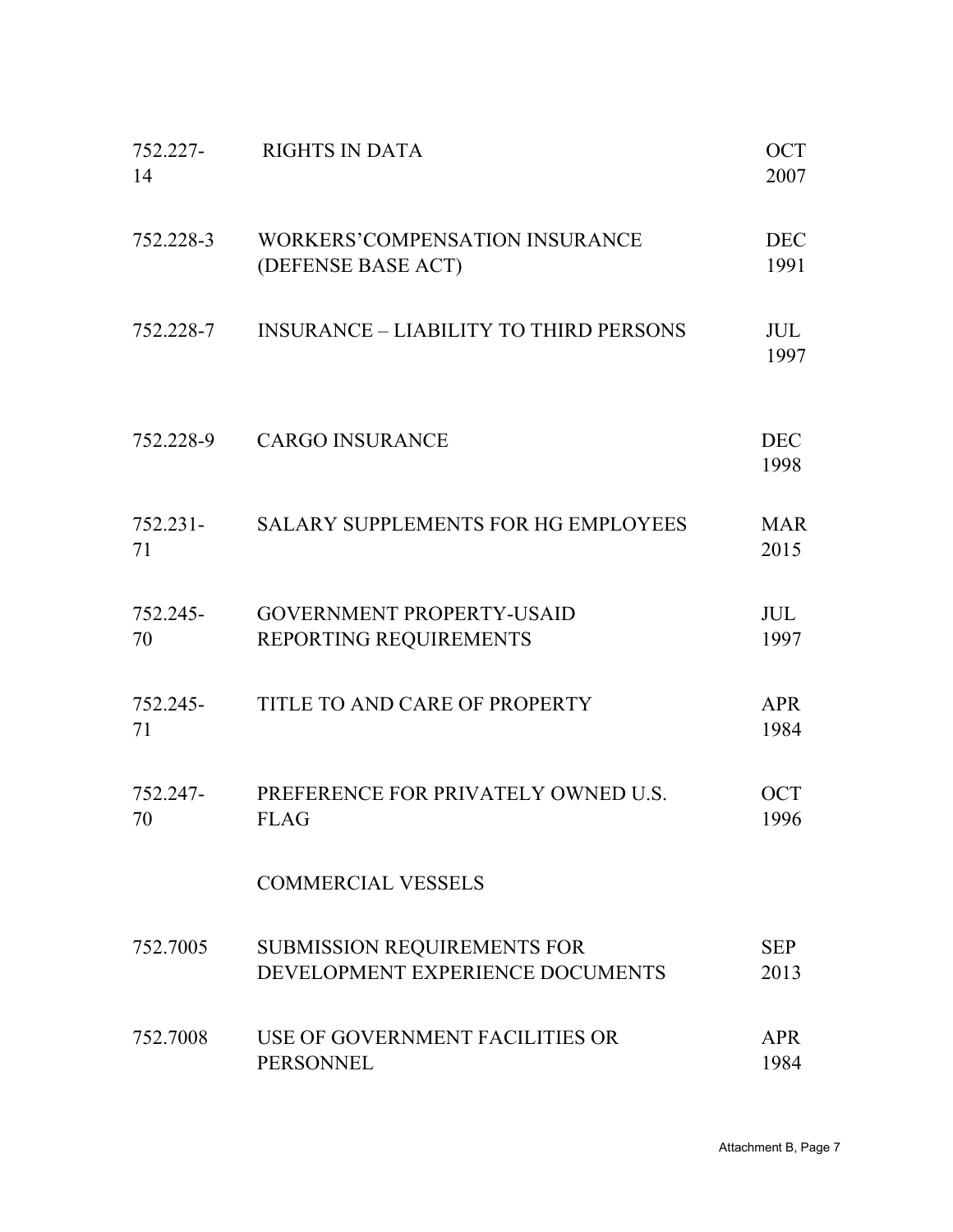| 752.7010 | CONVERSION OF U.S. DOLLARS TO LOCAL<br><b>CURRENCY</b> (IESC to provide Mission Director<br>directives to Subcontractor) | <b>APR</b><br>1984 |
|----------|--------------------------------------------------------------------------------------------------------------------------|--------------------|
| 752.7013 | CONTRACTOR-MISSION RELATIONSHIPS                                                                                         | <b>OCT</b><br>1989 |
| 752.7018 | HEALTH AND ACCIDENT COVERAGE FOR<br><b>USAID PARTICIPANT TRANEES</b>                                                     | <b>JAN</b><br>1999 |
| 752.7019 | PARTICIPANT TRAINING                                                                                                     | <b>JAN</b><br>1999 |
| 752.7023 | REQUIRED VISA FORM FOR USAID<br><b>PARTICIPANTS</b>                                                                      | <b>APR</b><br>1984 |
| 752.7025 | <b>APPROVALS</b>                                                                                                         | <b>APR</b><br>1984 |
| 752.7034 | ACKNOWLEDGEMENT AND DISCLAIMER                                                                                           | <b>DEC</b><br>1991 |
| 752.7035 | <b>PUBLIC NOTICES</b>                                                                                                    | <b>DEC</b><br>1991 |
| 752.7038 | NONDISCRIMINATION AGAINST END-USERS<br>OF SUPPLIES AND SERVICES                                                          | <b>OCT</b><br>2016 |

# **FAR 52.204-1 APPROVAL OF CONTRACT (DEC 1989)**

This subcontract may be subject to the written approval of the Contracting Officer. (End of clause)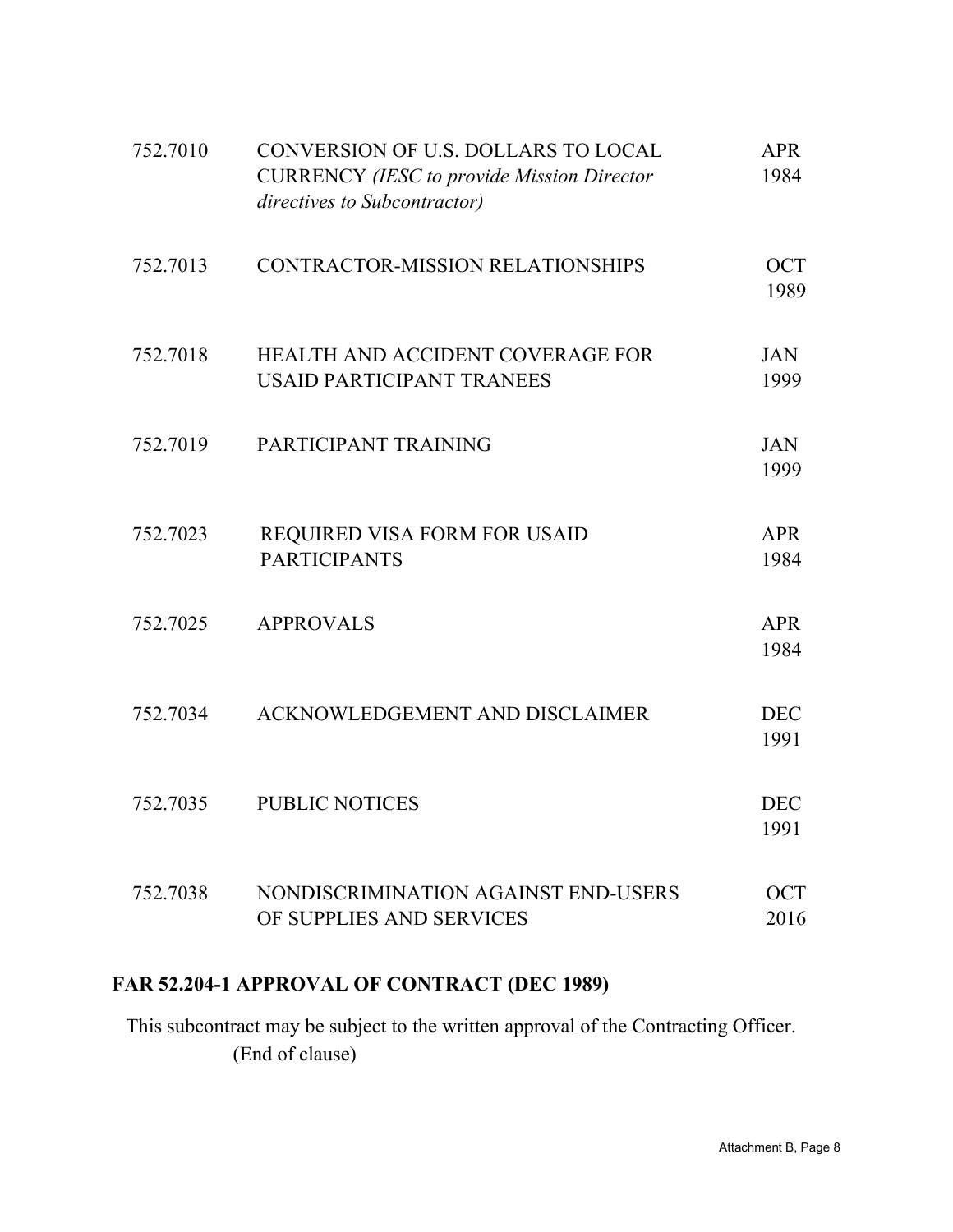# **AIDAR 752.209-71 ORGANIZATIONAL CONFLICTS OF INTEREST DISCOVERED AFTER AWARD (JUN 1993)**

1. The Contractor agrees that, if after award it discovers either an actual or potential organizational conflict of interest with respect to this contract, it shall, subject to any confidentiality obligation owed to other parties, make an immediate and full disclosure in writing to the Contracting Officer which shall include a description of the action(s) which the Contractor has taken or proposes to take to avoid, eliminate or neutralize the conflict.

2. The Contracting Officer shall provide the contractor with written instructions concerning the conflict. USAID reserves the right to terminate the contract if such action is determined to be in the best interests of the Government.

(End of clause)

# **AIDAR 752.242-70 PERIODIC PROGRESS REPORTS (OCT 2007)**

1. The Contractor shall prepare and submit progress reports as specified in the contract schedule. These reports are separate from the interim and final performance evaluation reports prepared by USAID in

accordance with (48 CFR) FAR 42.15 and internal Agency procedures, but they may be used by USAID personnel or their authorized representatives when evaluating the contractor's performance.

2. During any delay in furnishing a progress report required under this contract, the contracting officer may withhold from payment an amount not to exceed US\$25,000 (or local currency equivalent) or 5 percent of the amount of this contract, whichever is less, until such time as the contractor submits the report or the contracting officer determines that the delay no longer has a detrimental effect on the Government's ability to monitor the contractor's progress.

(End of clause)

# **AIDAR 752.7013 CONTRACTOR-MISSION RELATIONSHIPS (JUNE 2018) (M/OAA-DEV-AIDAR-18-04c)**

1. The Contractor acknowledges that this contract is an important part of the United States Foreign Assistance Program and agrees that its operations and those of its employees in the Cooperating Country will be carried out in such a manner as to be fully commensurate with the responsibility, which this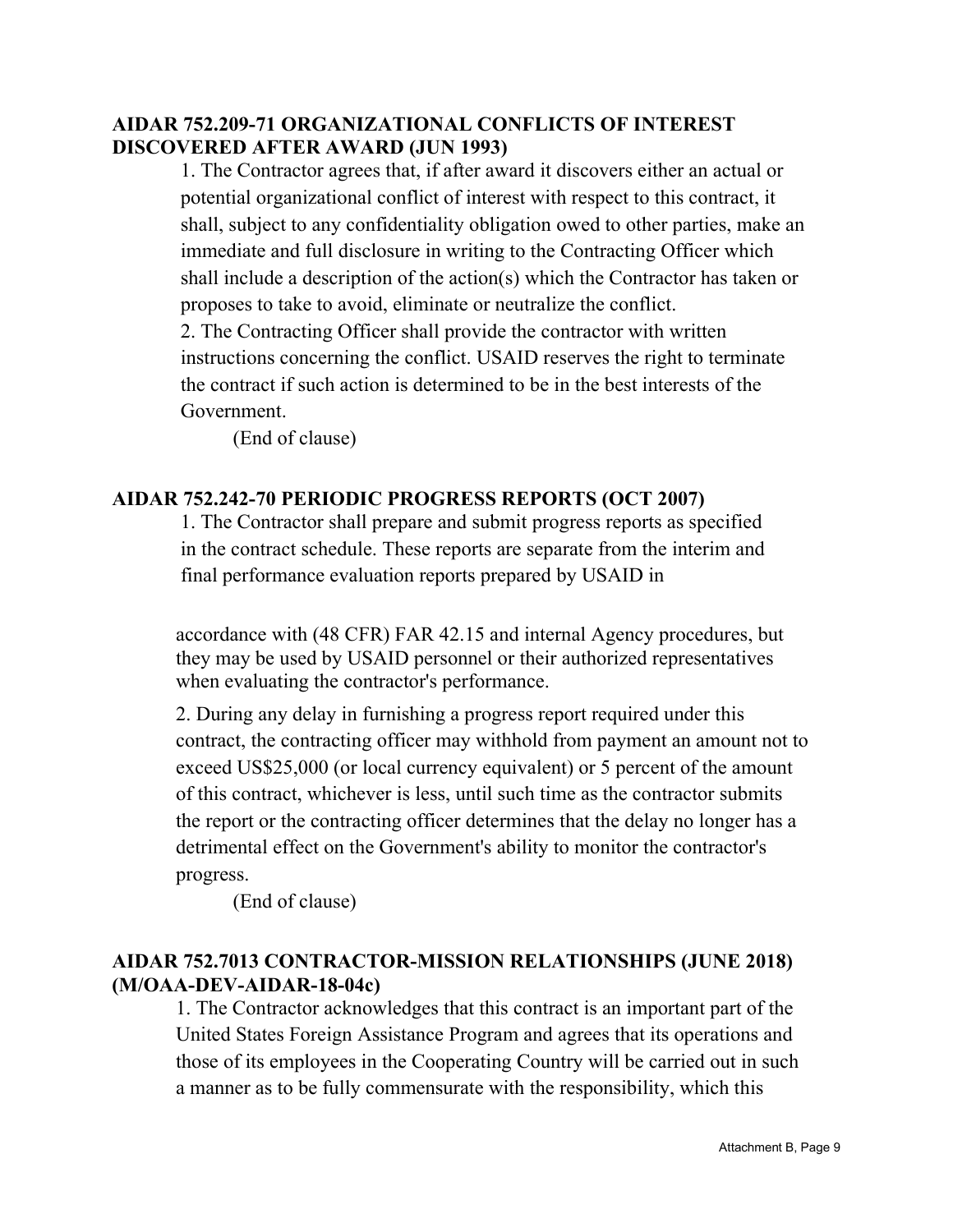entails. This responsibility includes the Contractor ensuring that employees act in a manner consistent with the standards for United Nations (UN) employees in Section 3 of the UN Secretary General's Bulletin - Special Measures for Protection from Sexual Exploitation and Sexual Abuse (ST/SGB/2003/13).

2. The Mission Director is the chief representative of USAID in the Cooperating Country. In this capacity, the Mission Director is responsible for both the total USAID program in the cooperating country including certain administrative responsibilities set forth in this contract, and for advising USAID regarding the performance of the work under the contract and its effect on the United States Foreign Assistance Program. Although the Contractor will be responsible for all professional, technical, and administrative details of the work called for by the contract, it must be under the guidance of the Mission Director in matters relating to foreign policy. The Chief of Party must keep the Mission Director currently informed of the progress of the work under the contract.

3. If the Contractor determines that the conduct of any employee is not in accordance with the preceding paragraphs, the Contractor's Chief of Party must consult with the USAID contracting officer and the Mission Director and the employee involved and must recommend to the Contractor a course of action with regard to such employee.

4. The parties recognize the rights of the U.S. Ambassador to direct the removal from a country of any U.S. citizen or the discharge from this contract of any individual (U.S., third-country, or cooperating-country national) when, at the discretion of the Ambassador, the interests of the United States so require. Under these circumstances termination of an employee and replacement by an acceptable substitute must be at no cost to USAID.

5. If it is determined, under paragraphs (c) and (d) above, that the services of such employee must be terminated, the Contractor must use its best efforts to cause the return of such employee to the United States or third country point of origin as appropriate.

(End of clause)

# **AIDAR 752.7025 APPROVALS (APR 1984)**

All approvals required to be given under the contract by the Contracting Officer or the Mission Director shall be in writing and, except when extraordinary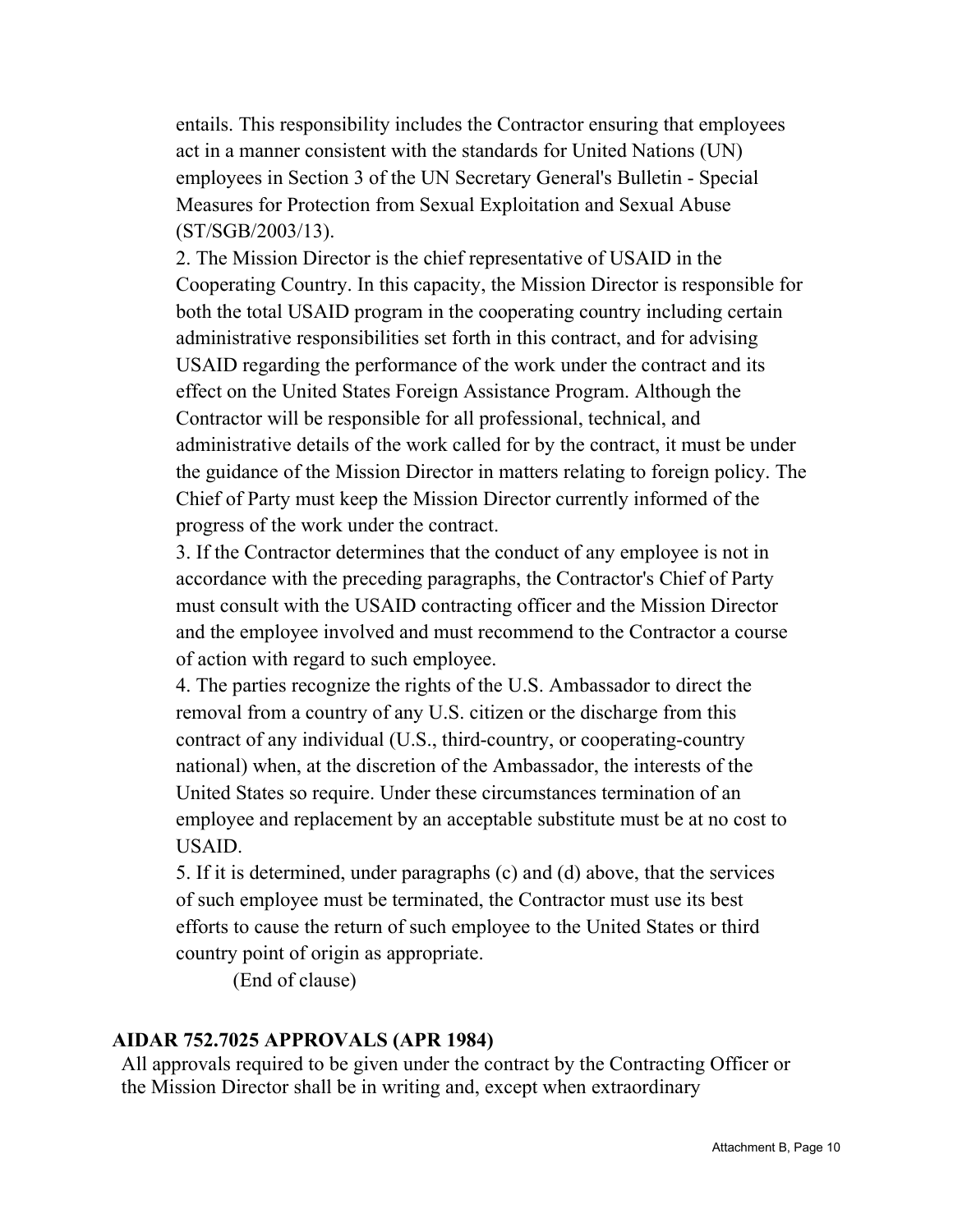circumstances make it impracticable, shall be requested by the Contractor sufficiently in advance of the contemplated action to permit approval, disapproval or other disposition prior to that action. If, because of existing conditions, it is impossible to obtain prior written approval, the approving official may, at his discretion, ratify the action after the fact.

(End of clause)

# **AIDAR 752.7101 VOLUNTARY POPULATION PLANNING ACTIVITIES (JUNE 2008)**

- 1. Requirements for Voluntary Sterilization Program. None of the funds made available under this Contract shall be used to pay for the performance of involuntary sterilization as a method of family planning or to coerce or provide any financial incentive to any individual to practice sterilization.
- 2. Prohibition on Abortion-Related Activities.

1. No funds made available under this Contract will be used to finance, support, or be attributed to the following activities: (i) procurement or distribution of equipment intended to be used for the purpose of inducing abortions as a method of family planning; (ii) special fees or incentives to any person to coerce or motivate them to have abortions; (iii) payments to persons to perform abortions or to solicit persons to undergo abortions; (iv) information, education, training, or communication programs that seek to promote abortion as a method of family Planning ; and (v) lobbying for or against abortion. The term "motivate", as it relates to family planning assistance, shall not be construed to prohibit the provision, consistent with local law, of information or counseling about all pregnancy options.

2. No funds made available under this Contract will be used to pay for any biomedical research which relates, in whole or in part, to methods of, or the performance of, abortions or involuntary sterilizations as a means of family planning. Epidemiologic or descriptive research to assess the incidence, extent or consequences of abortions is not precluded.

(c) The Contractor shall insert this provision in all subcontracts.

(End of clause)

# **AIDAR 752.222-71 NONDISCRIMINATION (JUNE 2012)**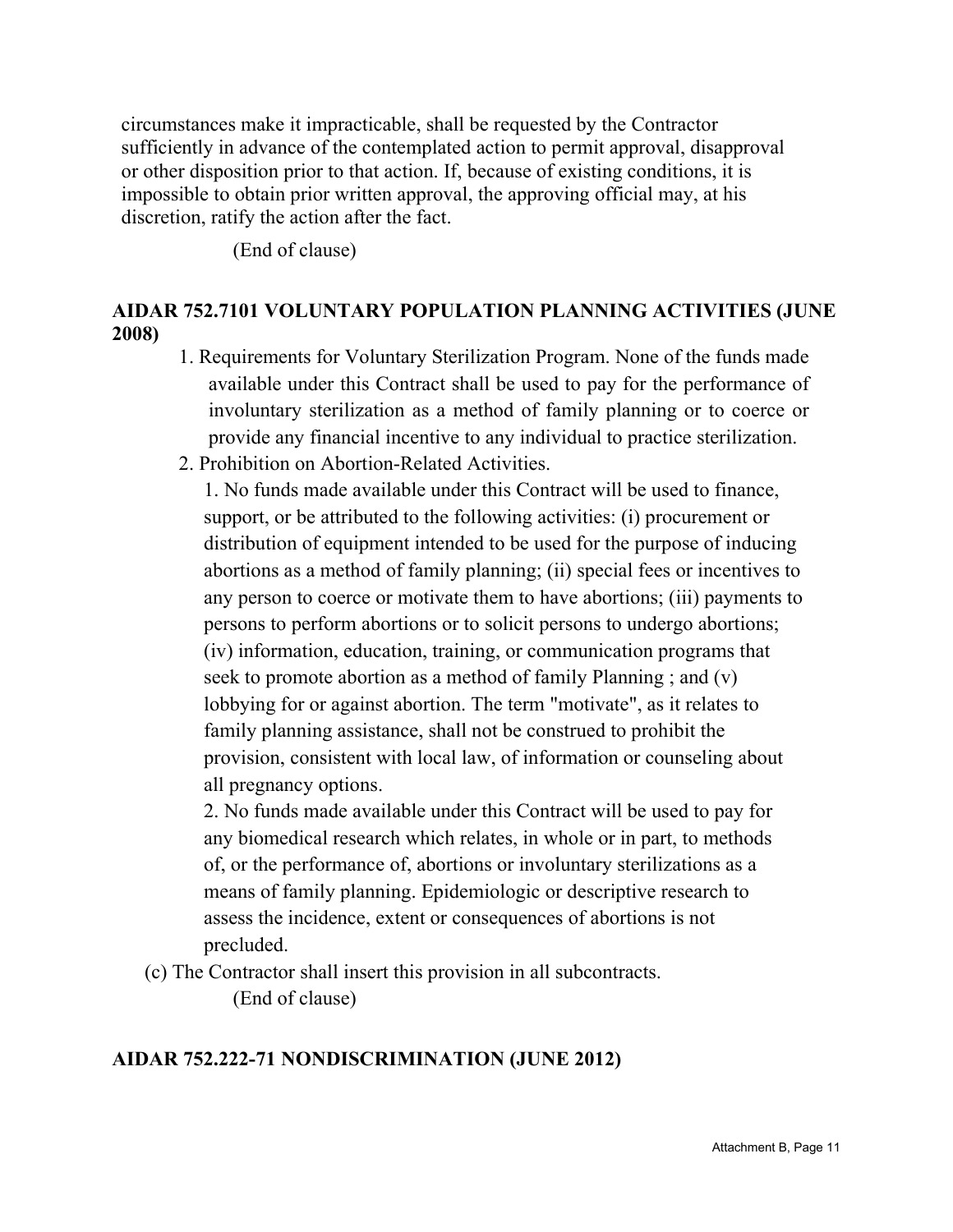FAR part 22 and the clauses prescribed in that part prohibit contractors performing in or recruiting from the U.S. from engaging in certain discriminatory practices.

USAID is committed to achieving and maintaining a diverse and representative workforce and a workplace free of discrimination. Based on law, Executive Order, and Agency policy, USAID prohibits discrimination in its own workplace on the basis of race, color, religion, sex (including pregnancy and gender identity), national origin, disability, age, veteran's status, sexual orientation, genetic information, marital status, parental status, political affiliation, and any other conduct that does not adversely affect the performance of the employee. USAID does not tolerate any type of discrimination (in any form, including harassment) of any employee or applicant for employment on any of the above-described bases.

Contractors are required to comply with the nondiscrimination requirements of the FAR. In addition, the Agency strongly encourages all its contractors (at all tiers) to develop and enforce nondiscrimination policies consistent with USAID's approach to workplace nondiscrimination as described in this clause, subject to applicable law.

(End of clause)

# **AIDAR 752.231-72 CONFERENCE PLANNING AND REQUIRED APPROVALS (AUG 2013)**

- 1. Definitions. Conference means a seminar, meeting, retreat, symposium, workshop, training activity or other such event that requires temporary duty travel of USAID employees. For the purpose of this policy, an employee is defined as a U.S. direct hire; personal services contractor, including U.S. PSCs, Foreign Service National (FSN)/Cooperating Country National (CCN) and Third Country National (TCN); or a Federal employee detailed to USAID from another government agency.
- 2. The contractor must obtain approval from the contracting officer or the contracting officer's representative (COR), if delegated in the Contracting Officer's Representative Designation Letter, as prescribed in 731.205-43, prior to committing costs related to conferences funded in whole or in part with USAID funds when:
	- 1. Twenty (20) or more USAID employees are expected to attend.
	- 2. The net conference expense funded by USAID will exceed \$100,000 (excluding salary of employees), regardless of the number of USAID participants.
- 3. Conferences approved at the time of award will be incorporated into the award. Any subsequent requests for approval of conferences must be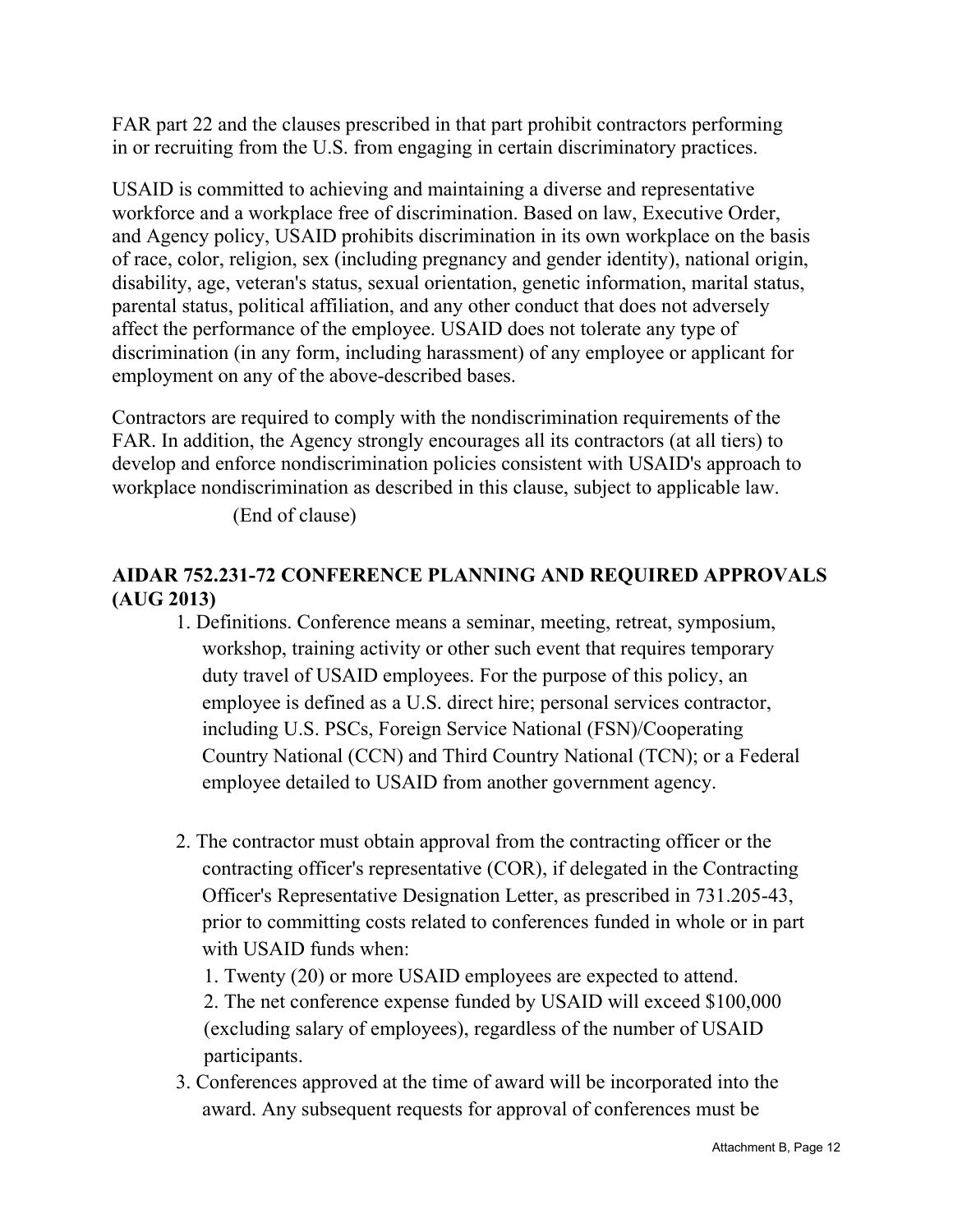submitted by the contractor to the USAID contracting officer representative (COR). The contracting officer representative will obtain the required agency approvals and communicate such approvals to the contractor in writing.

# 4. The request for conference approval must include:

1. A brief summary of the proposed event;

2. A justification for the conference and alternatives

considered, e.g., teleconferencing and videoconferencing;

3. The estimated budget by line item (e.g., travel and per diem, venue, facilitators, meals, equipment, printing, access fees, ground transportation);

4. A list of USAID employees attending and a justification for each; and the number of other USAID- funded participants (e.g., institutional contractors);

5. The venues considered (including government-owned facility), cost comparison, and justification for venue selected if it is not the lowest cost option;

6. If meals will be provided to local employees (a local employee would not be in travel status), a determination that the meals are a necessary expense for achieving Agency objectives; and

7. A certification that strict fiscal responsibility has been exercised in making decisions regarding conference expenditures, the proposed costs are comprehensive and represent the greatest cost advantage to the U.S. Government, and that the proposed conference representation has been limited to the minimum number of attendees necessary to support the Agency's mission.

(End of clause)

# **AIDAR 752.7036 IMPLEMENTING PARTNER NOTICES (IPN) FOR ACQUISITION**

This is not applicable to the Subcontractor.

# **AIDAR 752.7037 CHILD SAFEGUARDING STANDARDS (AUG 2016)**

1. Implementation of activities under this award may involve children, or personnel engaged in the implementation of the award may come into contact with children, which could raise the risk of child abuse, exploitation, or neglect within this award. The contractor agrees to abide by the following child safeguarding core principles: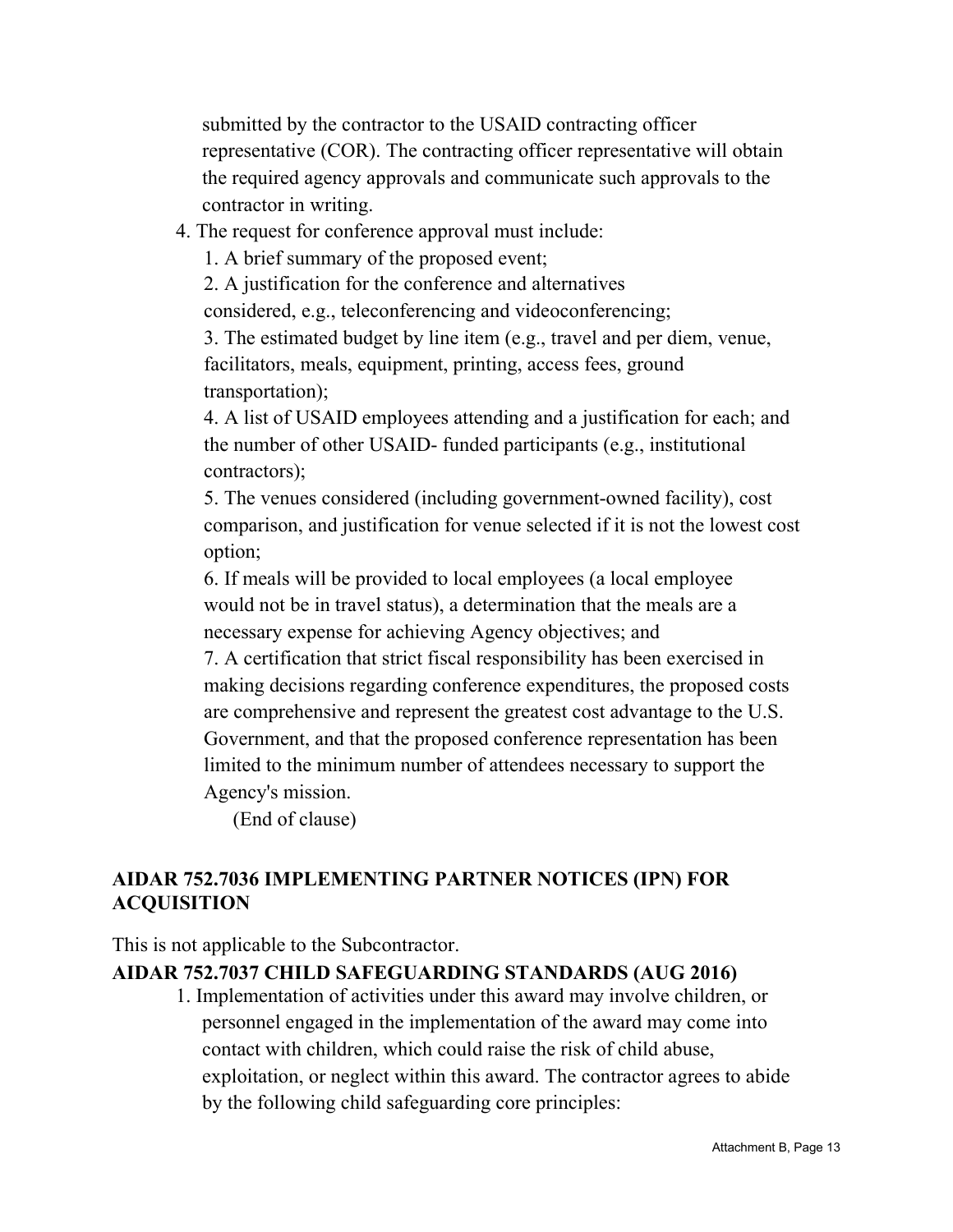1. Ensure compliance with host country and local child welfare and protection legislation or international standards, whichever gives greater protection, and with U.S. law where applicable;

2. Prohibit all personnel from engaging in child abuse, exploitation, or neglect;

3. Consider child safeguarding in project planning and implementation to determine potential risks to children that are associated with project activities and operations;

4. Apply measures to reduce the risk of child abuse, exploitation, or neglect, including, but not limited to, limiting unsupervised interactions with children; prohibiting exposure to pornography; and complying with applicable laws, regulations, or customs regarding the photographing, filming, or other image generating activities of children;

5. Promote child-safe screening procedures for personnel, particularly personnel whose work brings them in direct contact with children; and 6. Have a procedure for ensuring that personnel and others recognize child abuse, exploitation, or neglect; mandating that personnel and others report allegations; investigating and managing allegations; and taking appropriate action in response to such allegations, including, but not limited to, dismissal of personnel.

2. The contractor must also include in the code of conduct for all personnel implementing USAID-funded activities, the child safeguarding principles in paragraphs  $(a)(1)$  through  $(6)$  of this clause.

3. The following definitions apply for purposes of this clause:

1. Child. A child or children are defined as persons who have not attained 18 years of age.

2. Child abuse, exploitation, or neglect. Constitutes any form of physical abuse; emotional ill- treatment; sexual abuse; neglect or insufficient supervision; trafficking; or commercial, transactional, labor, or other exploitation resulting in actual or potential harm to the child's health, wellbeing, survival, development, or dignity. It includes, but is not limited to: Any act or failure to act which results in death, serious physical or emotional harm to a child, or an act or failure to act which presents an imminent risk of serious harm to a child.

3. Emotional abuse or ill treatment. Constitutes injury to the psychological capacity or emotional stability of the child caused by acts, threats of acts, or coercive tactics. Emotional abuse may include, but is not limited to: Humiliation, control, isolation, withholding of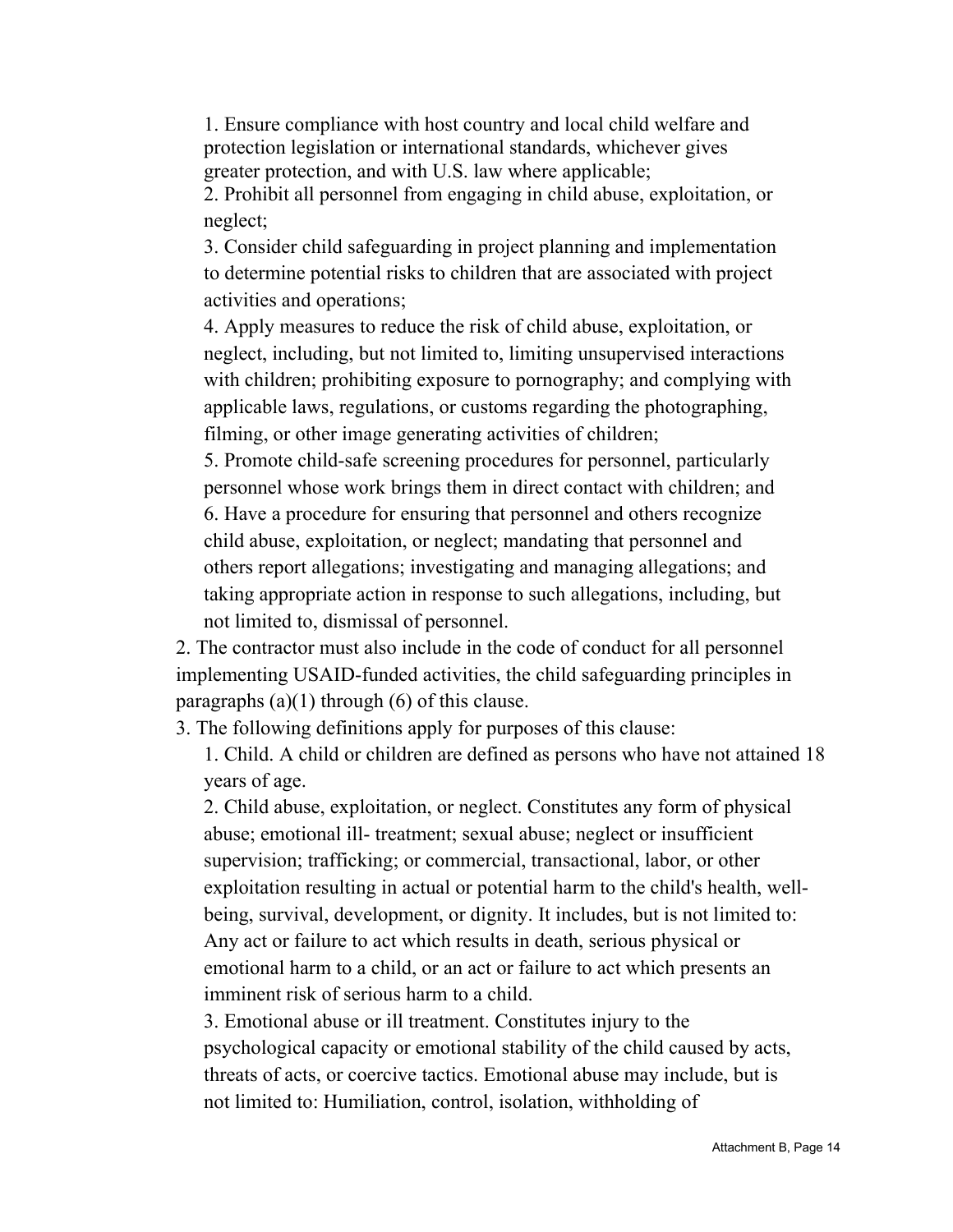information, or any other deliberate activity that makes the child feel diminished or embarrassed.

4. Exploitation. Constitutes the abuse of a child where some form of remuneration is involved or whereby the perpetrators benefit in some manner. Exploitation represents a form of coercion and violence that is detrimental to the child's physical or mental health, development, education, or well- being.

5. Neglect. Constitutes failure to provide for a child's basic needs within USAID-funded activities that are responsible for the care of a child in the absence of the child's parent or guardian.

6. Physical abuse. Constitutes acts or failures to act resulting in injury (not necessarily visible), unnecessary or unjustified pain or suffering without causing injury, harm or risk of harm to a child's health or welfare, or death. Such acts may include, but are not limited to: Punching, beating, kicking, biting, shaking, throwing, stabbing, choking, or hitting (regardless of object used), or burning. These acts are considered abuse regardless of whether they were intended to hurt the child.

7. Sexual abuse. Constitutes fondling a child's genitals, penetration, incest, rape, sodomy, indecent exposure, and exploitation through prostitution or the production of pornographic materials.

(d) The contractor must insert this clause in all subcontracts under this award. (End of clause)

# **FAR 52.203-99 PROHIBITION ON CONTRACTING WITH ENTITIES THAT REQUIRE CERTAIN INTERNAL CONFIDENTIALITY AGREEMENTS (APR 2015)**

- 1. The Contractor shall not require employees or subcontractors seeking to report fraud, waste, or abuse to sign or comply with internal confidentiality agreements or statements prohibiting or otherwise restricting such employees or subcontractors from lawfully reporting such waste, fraud, or abuse to a designated investigative or law enforcement representative of a Federal department or agency authorized to receive such information.
- 2. The contractor shall notify employees that the prohibitions and restrictions of any internal confidentiality agreements covered by this clause are no longer in effect.